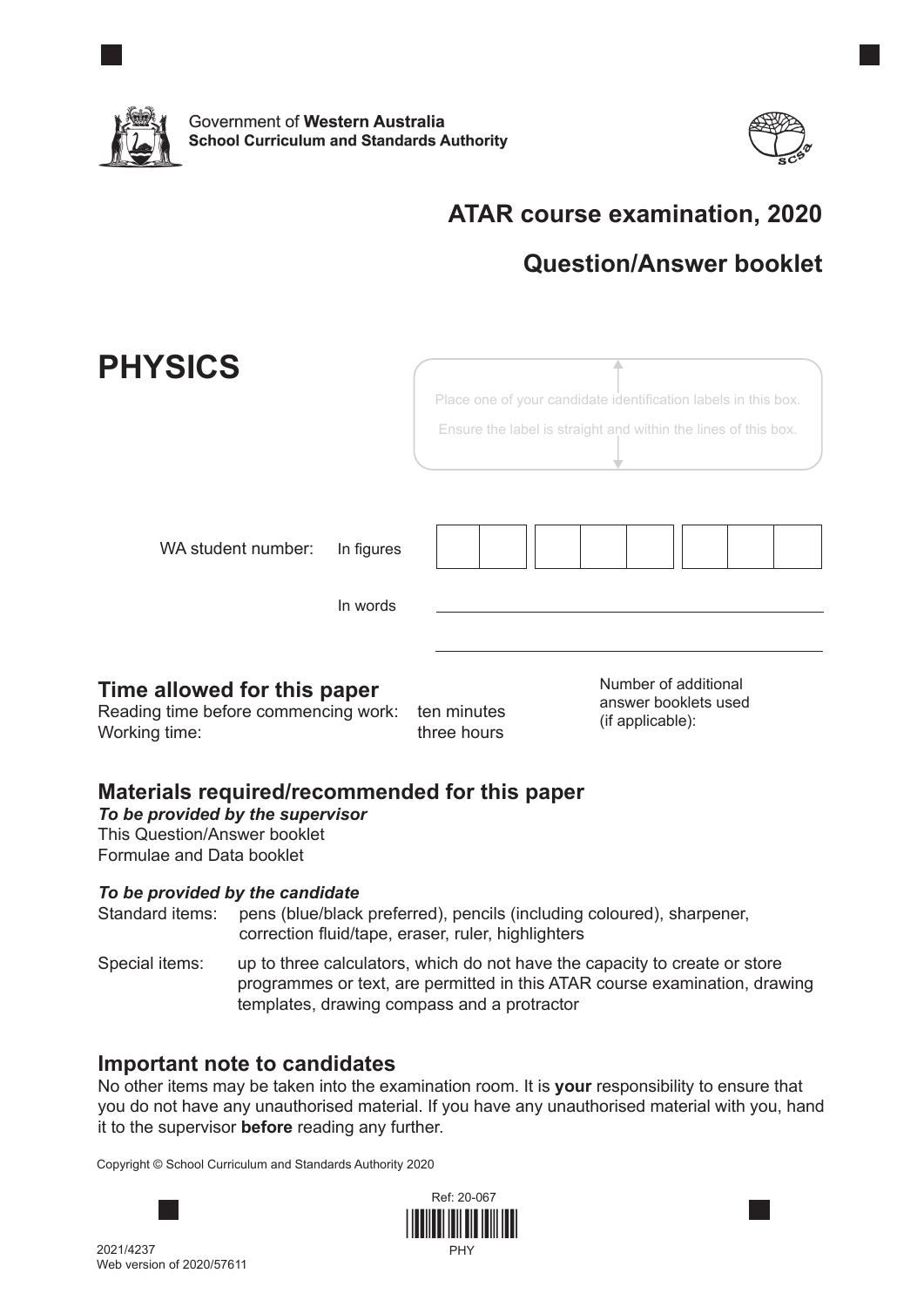## **Structure of this paper**

| Section                               | Number of<br>questions<br>available | Number of<br>questions to<br>be answered | Suggested<br>working time<br>(minutes) | Marks<br>available | Percentage of<br>examination |
|---------------------------------------|-------------------------------------|------------------------------------------|----------------------------------------|--------------------|------------------------------|
| <b>Section One</b><br>Short response  | 12                                  | 12                                       | 50                                     | 53                 | 30                           |
| <b>Section Two</b><br>Problem-solving | 7                                   |                                          | 90                                     | 92                 | 50                           |
| <b>Section Three</b><br>Comprehension | 2                                   | 2                                        | 40                                     | 39                 | 20                           |
|                                       |                                     |                                          |                                        |                    |                              |

**Total** 100

## **Instructions to candidates**

- 1. The rules for the conduct of the Western Australian external examinations are detailed in the *Year 12 Information Handbook 2020: Part II Examinations*. Sitting this examination implies that you agree to abide by these rules.
- 2. Write your answers in this Question/Answer booklet preferably using a blue/black pen. Do not use erasable or gel pens.
- 3. You must be careful to confine your answers to the specific questions asked and to follow any instructions that are specific to a particular question.
- 4. When calculating or estimating answers, show all your working clearly. Your working should be in sufficient detail to allow your answers to be checked readily and for marks to be awarded for reasoning.

 In calculations, give final answers to three significant figures and include appropriate units where applicable.

 In estimates, give final answers to a maximum of two significant figures and include appropriate units where applicable.

- 5. Supplementary pages for planning/continuing your answers to questions are provided at the end of this Question/Answer booklet. If you use these pages to continue an answer, indicate at the original answer where the answer is continued, i.e. give the page number.
- 6. The Formulae and Data booklet is not to be handed in with your Question/Answer booklet.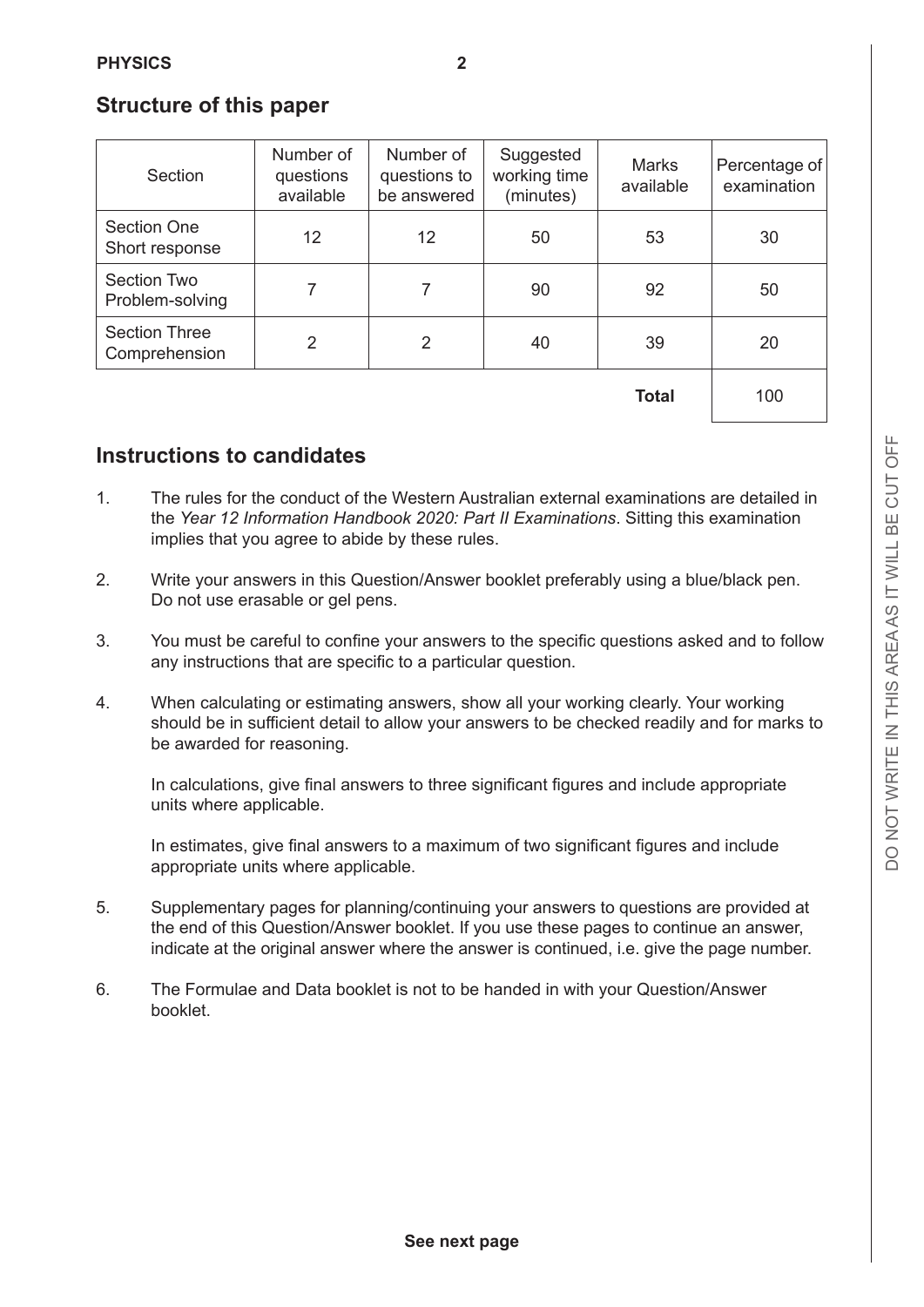#### **Section One: Short response 30% (53 Marks)**

This section has **12** questions. Answer **all** questions. Write your answers in the spaces provided.

When calculating numerical answers, show your working or reasoning clearly. Give final answers to **three** significant figures and include appropriate units where applicable.

When estimating numerical answers, show your working or reasoning clearly. Give final answers to a maximum of **two** significant figures and include appropriate units where applicable.

Supplementary pages for planning/continuing your answers to questions are provided at the end of this Question/Answer booklet. If you use these pages to continue an answer, indicate at the original answer where the answer is continued, i.e. give the page number.

Suggested working time: 50 minutes.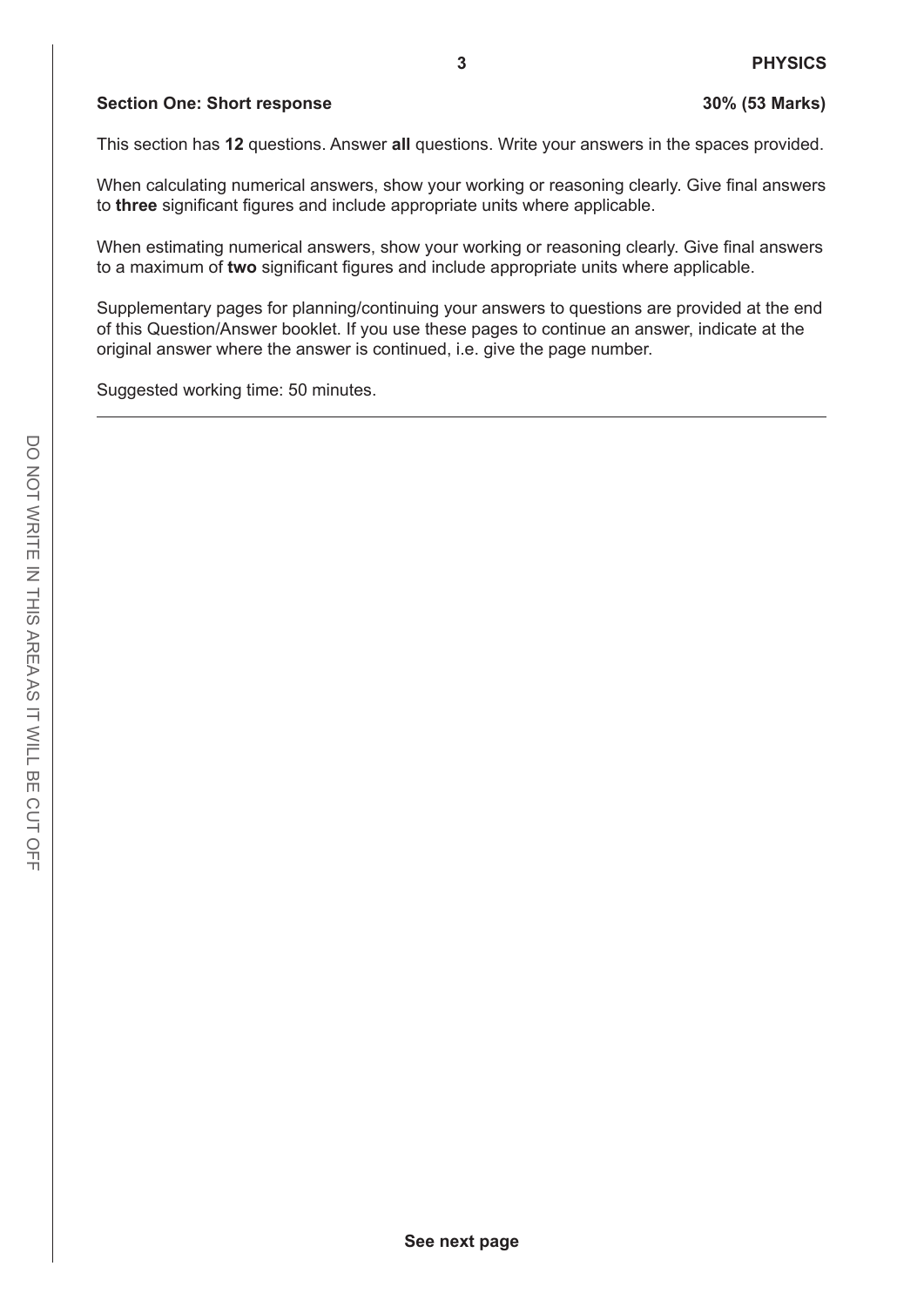#### **Question 1 (3 marks)**

A ball is launched vertically into the air with an initial velocity at *t* = 0 from ground level (*s* = 0) and returns to ground level. It takes four seconds for it to reach its maximum height. Taking upwards as positive, graph the ball's displacement, velocity and acceleration versus time from take-off to landing. Ignore air resistance and do not place any values on the y-axis.



**See next page**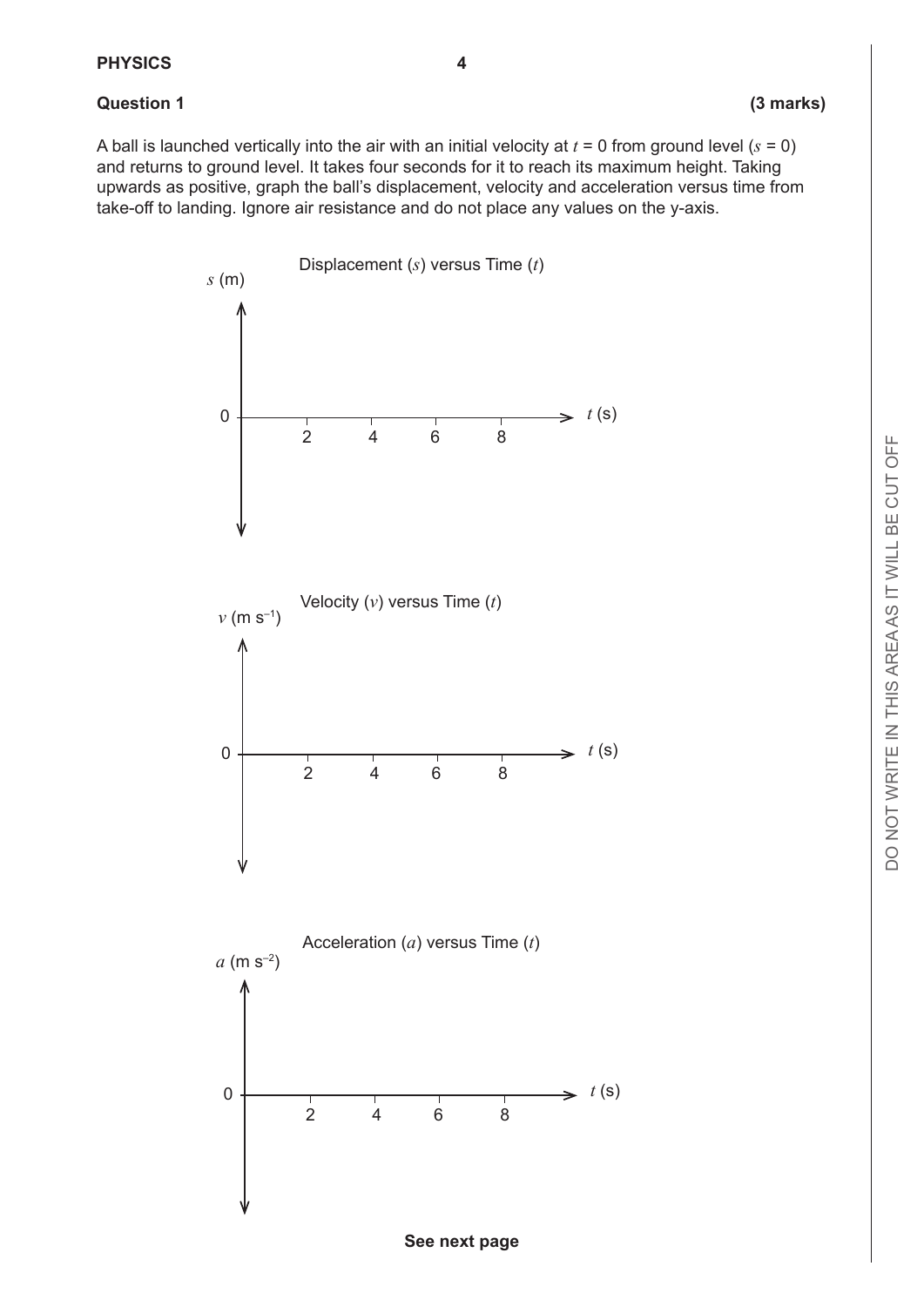#### **Question 2 (3 marks)**

Calculate the speed of an electron with a de Broglie wavelength of 1.23 nm.

 $-$  m s<sup>−1</sup>

#### **Question 3 (4 marks)**

A 10.0 watt monochromatic LED radiates light with a wavelength of 525 nm. How many photons does it emit per second? Assume all the energy is converted to light.

**See next page**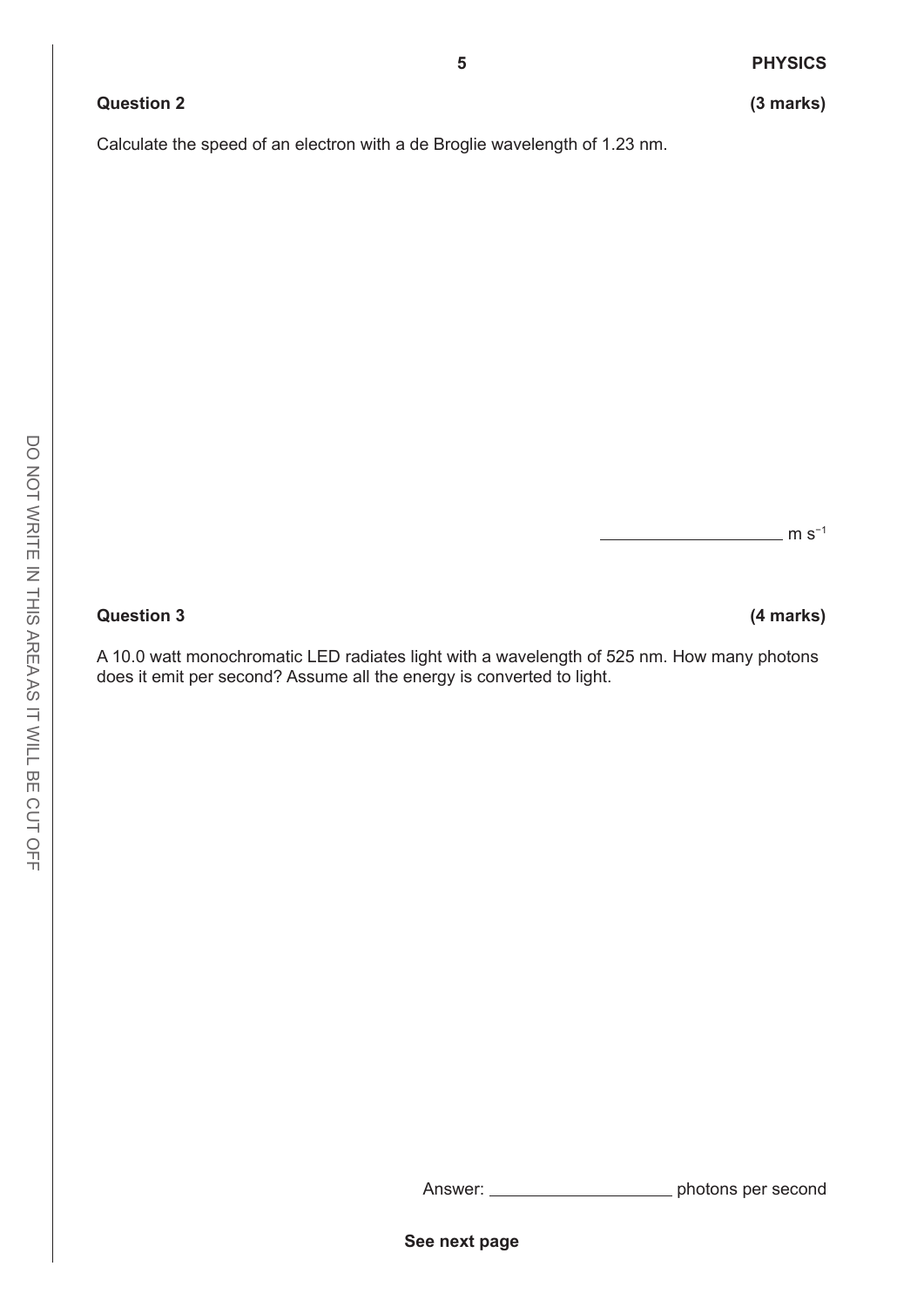#### **Question 4 (4 marks)**

In a Physics experiment, a group of students run a DC current upwards through a 3.5 m long vertical wire.

(a) Calculate the magnetic field strength 25.1 cm from the vertical wire carrying a current of 2.78 A. (3 marks)

T

(b) Looking from above, which of the following diagrams shows the magnetic field around the wire correctly? (1) wire correctly?



#### Answer: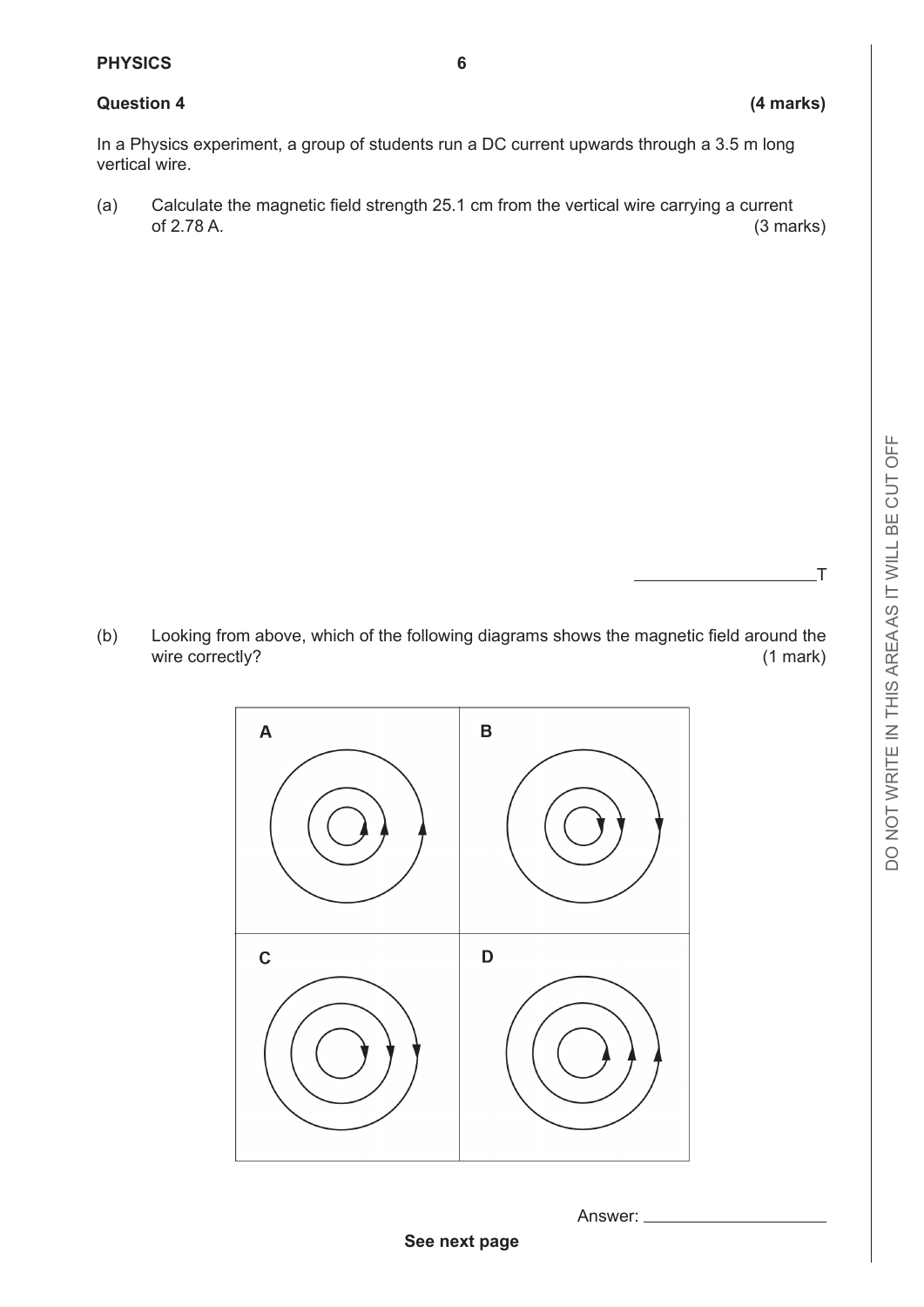#### **Question 5 (4 marks)**

Emma stands 20.0 cm from the end of a 5.20 m long uniform diving board. Calculate the upwards force the support must exert on the 50.0 kg board for the system to remain in equilibrium.



# N

### **Question 6 (4 marks)**

Calculate the electric field strength 2.25 x 10<sup>-3</sup> m from a point charge of 4.00 x 10<sup>-18</sup> C.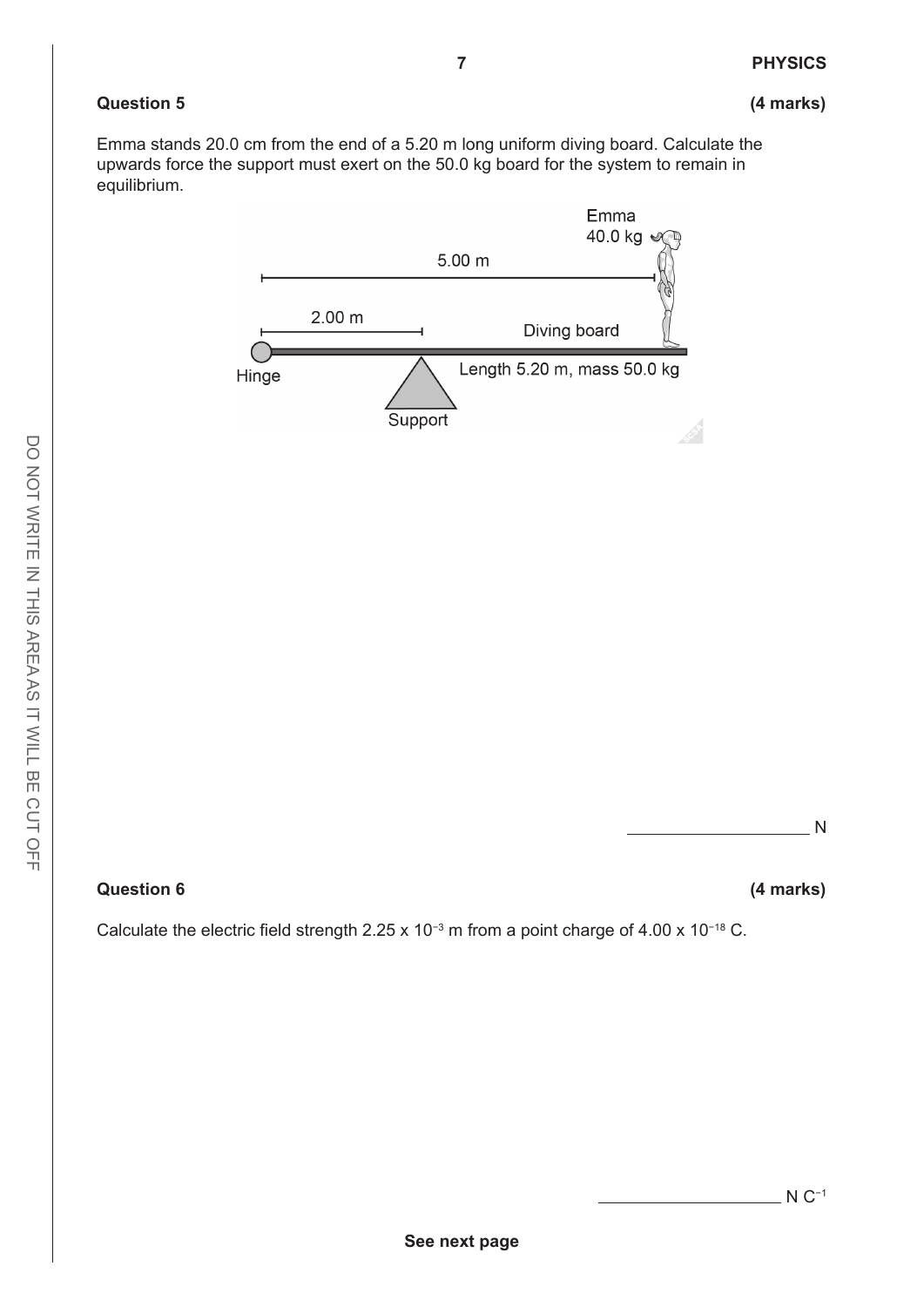### **Question 7 (5 marks)**

Students in a physics laboratory launch plastic discs across an aluminium air table. Air is blown vertically through small holes in the surface of the table, allowing the discs to float above the surface as they move. This is a nearly frictionless environment and the discs barely slow down as they cross the table. The students then attach a small but strong magnet on top of a disc and repeat the experiment. The disc slows down quite quickly, even though there is still no contact between it and the table.

| (a) | Explain why the disc with the magnet slows down quickly. | $(4$ marks) |
|-----|----------------------------------------------------------|-------------|
|     |                                                          |             |
|     |                                                          |             |

(b) The students deduce that the retarding force on the disc with the magnet is proportional to the speed of the disc. Which set of velocity and acceleration versus time graphs below best describe the motion of the disk with the magnet? (1 mark)



Answer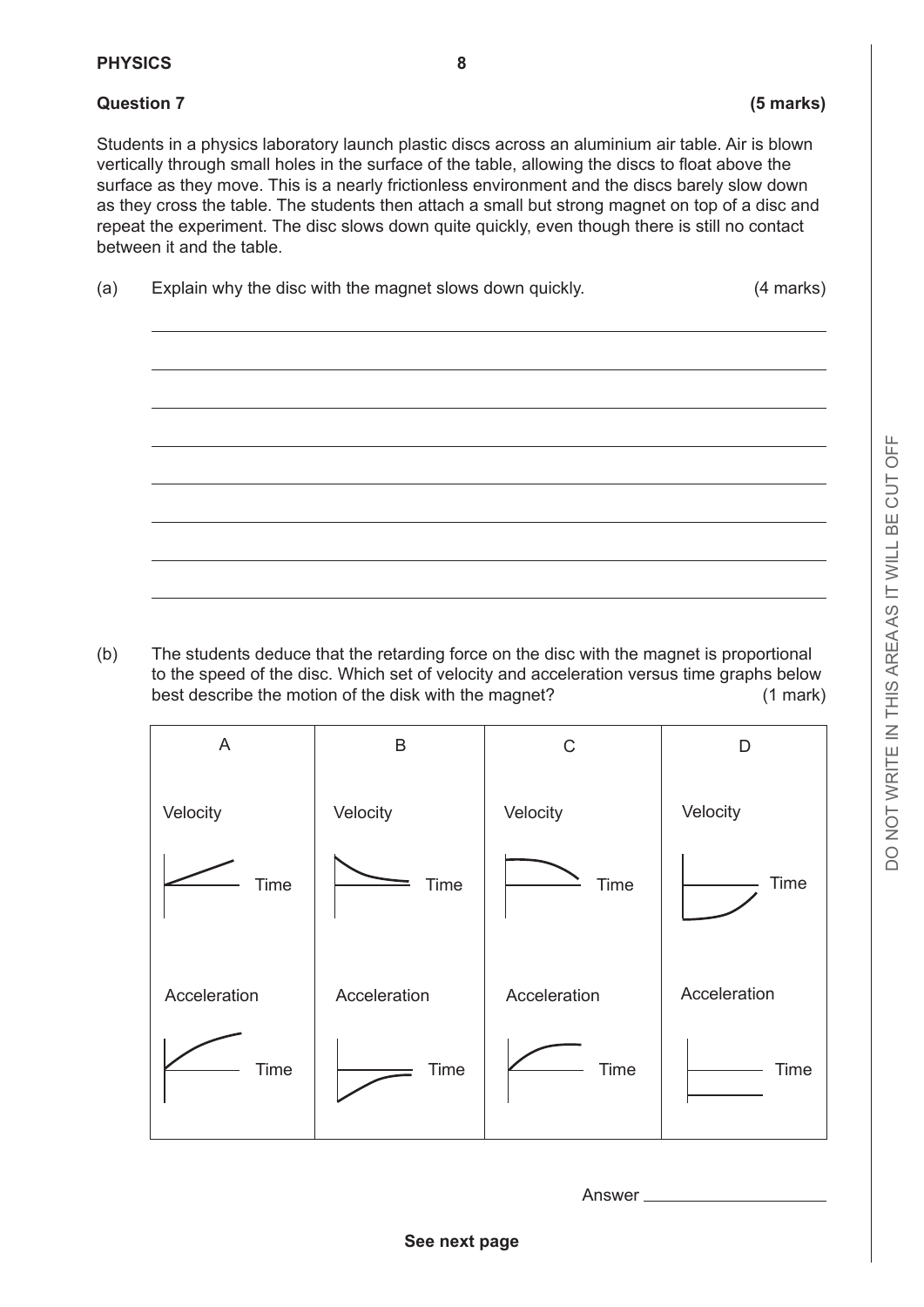

The diagram above shows that when monochromatic coherent light is shone through two narrow slits onto a screen, light and dark fringes appear on the screen.

(a) What property of light causes this to happen? Circle your answer. (1 mark) Wave **Particle Massless** 

(b) Explain how **both** the light and dark fringes are formed. (4 marks)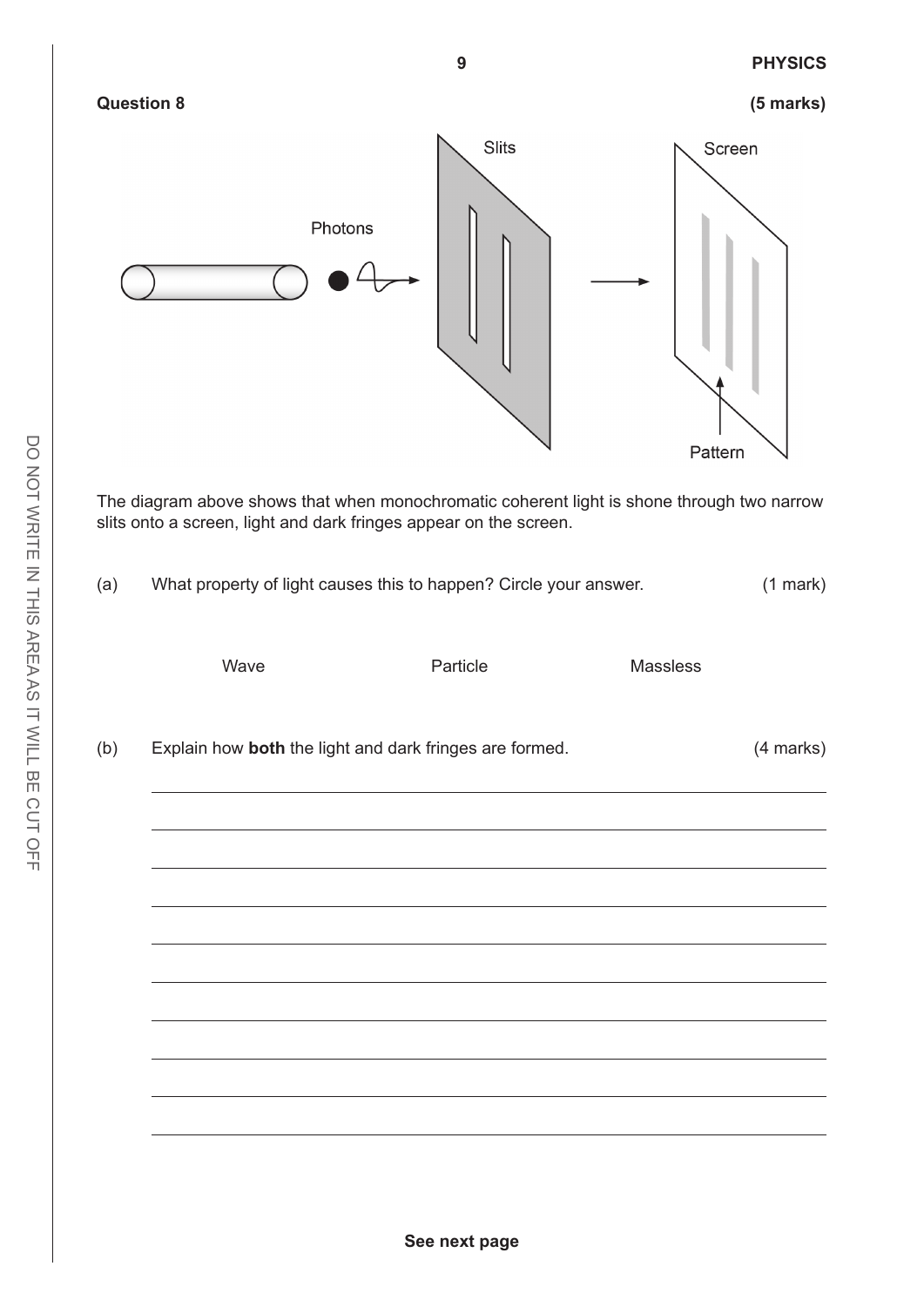#### **PHYSICS 10**

#### **Question 9 (4 marks)**

The Lorentz transformation equation for total relativistic energy states

$$
E = \frac{mc^2}{\sqrt{1 - \frac{v^2}{c^2}}}
$$

This can be simplified to  $E = \gamma mc^2$  where

$$
\gamma = \frac{1}{\sqrt{1 - \frac{v^2}{c^2}}}
$$

With reference to the graph of *γ* vs *β* (*v/c*) and the equation for relativistic energy, explain why it is impossible for any particle with mass to achieve the speed of light.

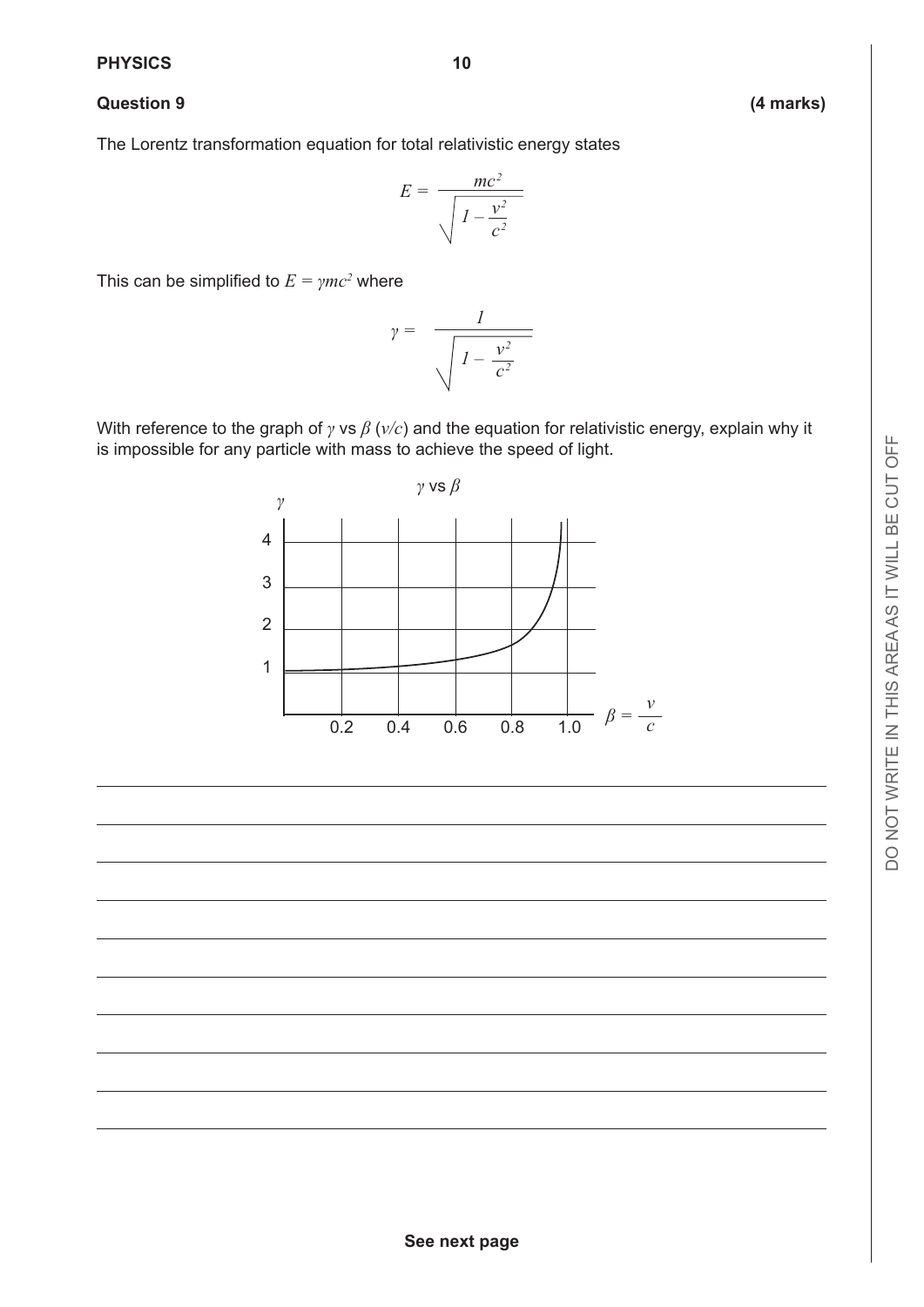#### **Question 10 (6 marks)**

A golfer hits a ball at 37.0 m s−1 at 31.0° to the horizontal on a flat fairway. It travels 123 m. She wants to hit a target 135 m away, so she increases the angle at which she hits the ball, without changing the launch speed. Calculate the smallest increase of angle that allows her to reach the target. (Hint: 2sin*Ө*cos*Ө* = sin2*Ө*)

о советски принципални постојат се се советски подржава се советски подржава се советски подржава се советски <br>Одговари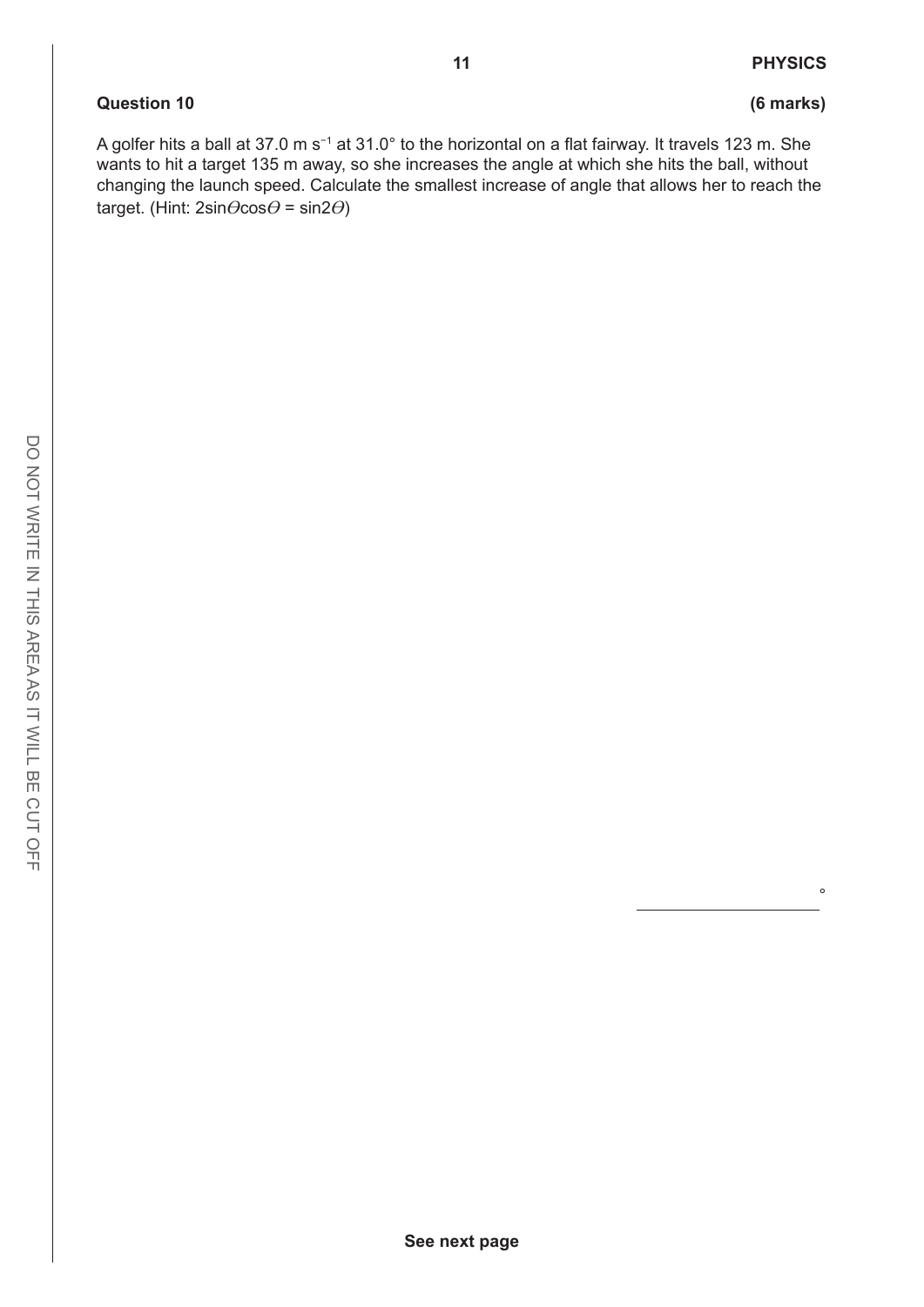#### **Question 11 (6 marks)**

Jake is lifting two books of mass 1.00 kg and 2.00 kg respectively. The lighter book sits on top of the heavier book, and each of Jake's hands exerts a vertical force of 16.2 N on the lower book, as shown in the diagram.



(a) What is the magnitude of the acceleration of the books? (3 marks)

m  $s^{-2}$ 

(b) What is the magnitude of the force that the 2.00 kg book exerts on the 1.00 kg book during this acceleration? (3 marks)

N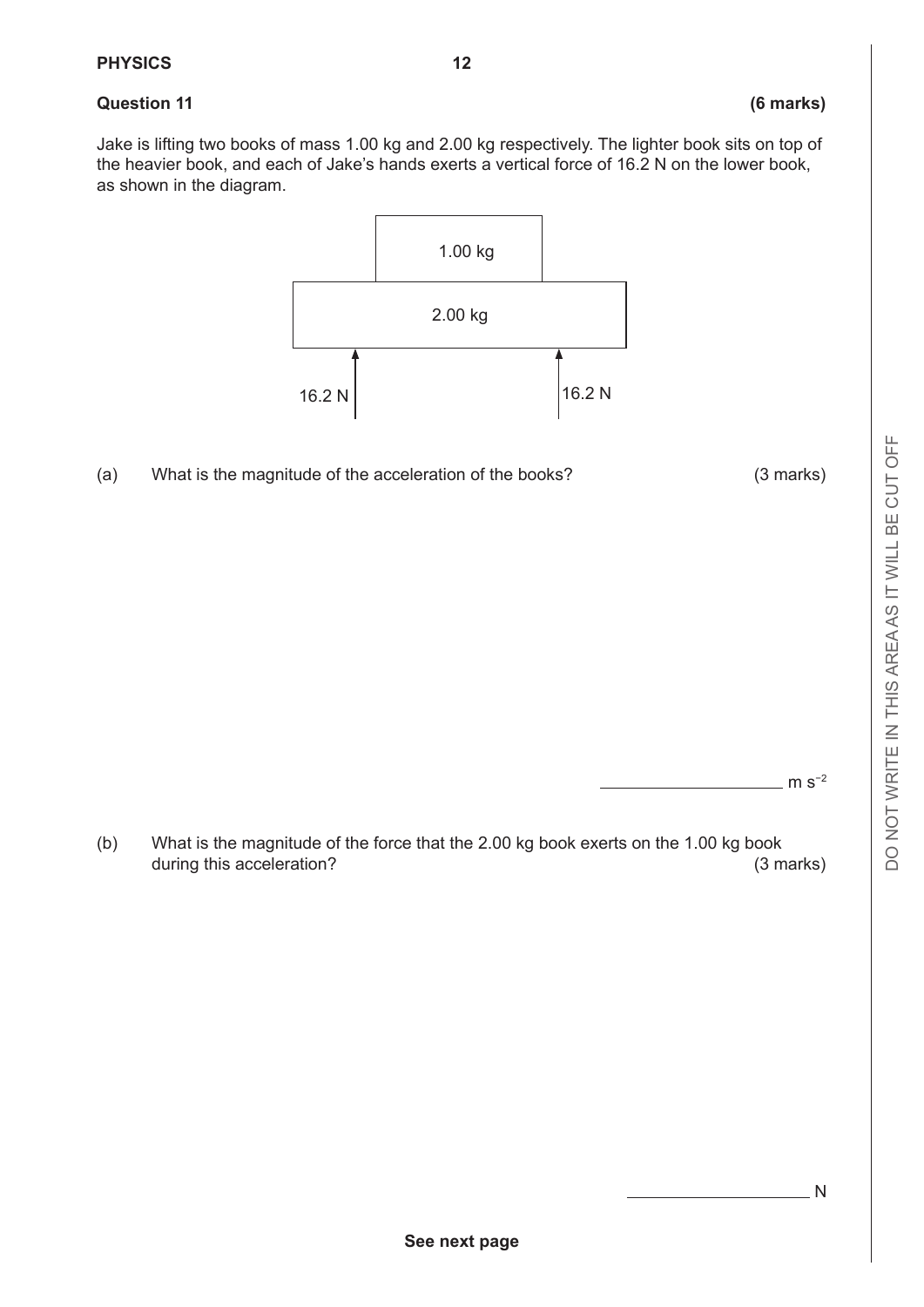#### **Question 12 (5 marks)**

Exchange particles (gauge bosons) mediate interactions between elementary particles such as quarks and leptons. The gauge bosons (see the Formulae and Data Booklet) have different fundamental properties.

(a) Choose the appropriate combination of relevant fundamental force and property from the table below that corresponds to the gauge bosons listed. Place the number of your choice in the spaces provided. (4 marks)

| <b>Number</b> | <b>Fundamental forces</b> | <b>Properties</b> |
|---------------|---------------------------|-------------------|
|               | strong nuclear            | massless          |
| 2             | strong nuclear            | has mass          |
| 3             | weak nuclear              | massless          |
|               | weak nuclear              | has mass          |
| 5             | electromagnetic           | massless          |
|               | electromagnetic           | has mass          |

| $\mathbf{i}$ , $\mathbf{j}$ | Gluon        | Answer: _________________________                                                                                                                                                                                              |
|-----------------------------|--------------|--------------------------------------------------------------------------------------------------------------------------------------------------------------------------------------------------------------------------------|
|                             | ii. Photon   | Answer:                                                                                                                                                                                                                        |
|                             | iii. Z Boson | Answer: Answer and Answer and Answer and Answer and Answer and Answer and Answer and Answer and Answer and Answer and Answer and Answer and Answer and Answer and Answer and Answer and Answer and Answer and Answer and Answe |
|                             | iv. W Boson  | Answer: ___________________________                                                                                                                                                                                            |

(b) Which of the fundamental forces below has the longest range of interaction? (1 mark)

- i. weak nuclear
- ii. electromagnetic
- iii. strong nuclear

Answer: \_\_\_\_\_\_\_\_\_\_\_

**End of Section One**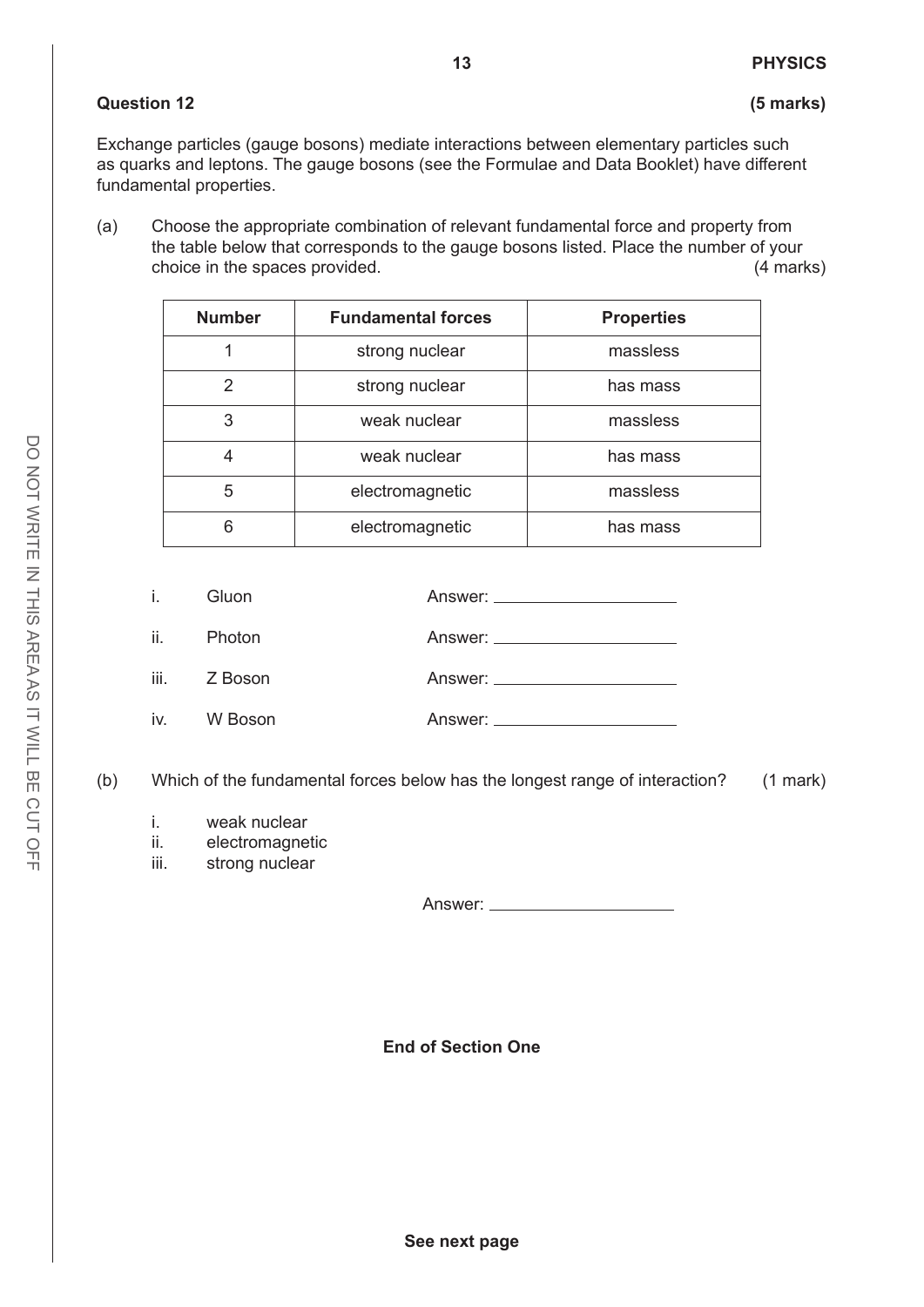#### **Section Two: Problem-solving 50% (92 Marks)**

This section has **seven** questions. Answer **all** questions. Write your answers in the spaces provided.

When calculating numerical answers, show your working or reasoning clearly. Give final answers to **three** significant figures and include appropriate units where applicable.

When estimating numerical answers, show your working or reasoning clearly. Give final answers to a maximum of **two** significant figures and include appropriate units where applicable.

Supplementary pages for planning/continuing your answers to questions are provided at the end of this Question/Answer booklet. If you use these pages to continue an answer, indicate at the original answer where the answer is continued, i.e. give the page number.

Suggested working time: 90 minutes.

### **Question 13 (10 marks)**

In an experiment to measure the charge of an electron, a student creates many tiny oil drops and allows some to enter the space between two horizontal plates that are connected to a variable voltage supply. A diagram of the apparatus is shown below.



Initially there is no potential difference between the plates and the student chooses an oil drop and, using a microscope, watches as it slowly falls, measuring its speed. The student determines that the speed is constant at  $0.0313$  mm s<sup>-1</sup>.

(a) On the grid below, draw a free body diagram showing all the forces acting on the oil drop as it falls. (2 marks)

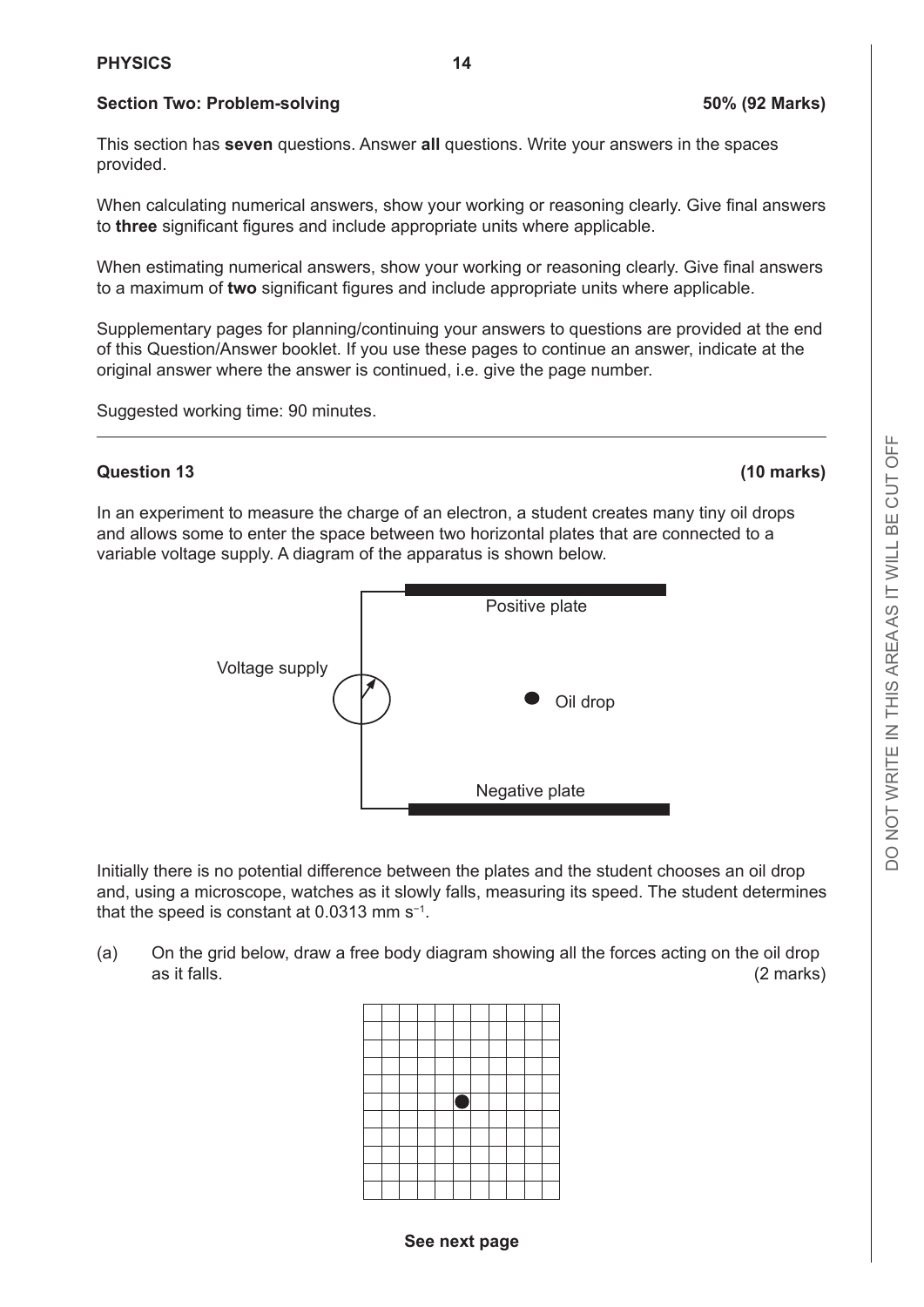Using the speed of the oil drop and other known quantities the student calculates the mass of the oil drop as 6.88 ×10−16 kg. The oil drop is exposed briefly to radiation and it captures one or more electrons and hence becomes negatively charged.

The student turns on the voltage supply and adjusts the potential difference between the upper and lower plates until the oil drop stops moving. The potential difference at this point is 346 V.

| (b) | Name the two forces now acting on the oil drop.                                                         | $(2 \text{ marks})$ |
|-----|---------------------------------------------------------------------------------------------------------|---------------------|
|     |                                                                                                         |                     |
|     |                                                                                                         |                     |
| (c) | If the plate separation is 7.71 mm, what is the electric field strength experienced by the<br>oil drop? | $(2 \text{ marks})$ |
|     |                                                                                                         | $V~m^{-1}$          |

(d) Calculate the electric charge of the oil drop. (3 marks)

 $\overline{C}$ 

The student repeats this procedure several times for different oil drops (possibly carrying different numbers of electrons), and calculates the charge for each drop.

| <b>Trial number</b> | Charge $(x10^{-19} C)$ |
|---------------------|------------------------|
|                     | 5.99                   |
| 2                   | 2.99                   |
| 3                   | 4.49                   |
|                     | 7.53                   |
| 5                   | 3.01                   |
|                     | 7.50                   |

(e) Solely on the basis of this data, what does the student estimate the electron charge is most likely to be? (1 mark)

Answer: C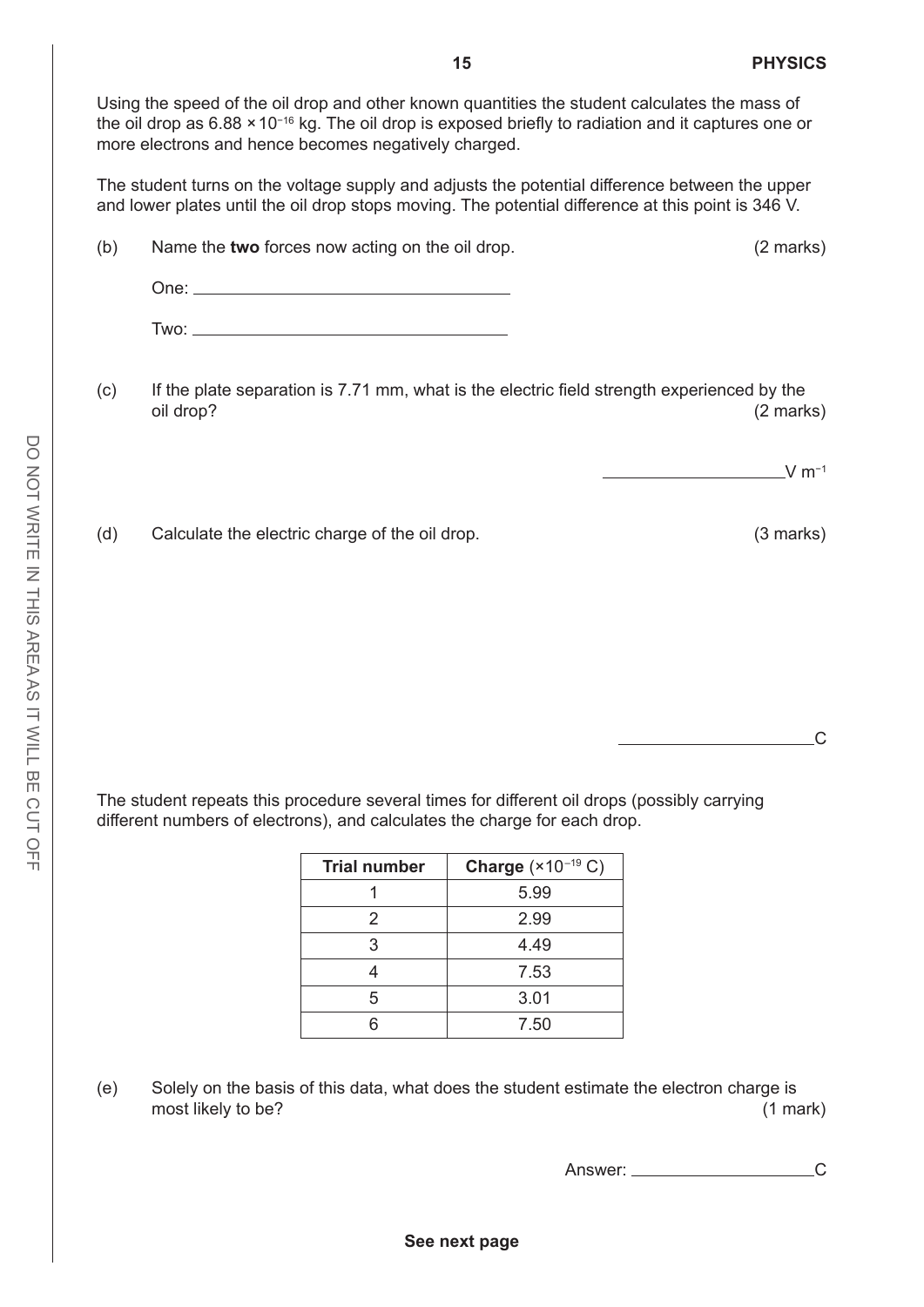#### **Question 14 (15 marks)**

Muons and anti-muons are unstable, with the decay process producing three particles. When an anti-muon  $(\overline{\mu})$  decays, one of these particles is an electron neutrino  $({v_{\scriptscriptstyle\rm c}})$ .

(a) Complete the table below and use your answers to identify the missing particle X.

(3 marks)

| Reaction                        |  |  |  |
|---------------------------------|--|--|--|
| Conservation of electron charge |  |  |  |
| Conservation of Lepton number   |  |  |  |

 $\overline{\mu} = X + v_{e} + \overline{v_{\mu}}$ 

| e X: |  |
|------|--|
|      |  |

Muons created in the upper atmosphere (approximately 10 km above the Earth's surface) are secondary products from highly-energetic cosmic ray interactions with nuclei of atmospheric particles. In their own frame, muons have a mean lifetime of 2.20 x 10<sup>-6</sup> s, with some lasting for up to 3.0 x 10−6 s.

The speed of muons from cosmic rays entering the Earth's atmosphere moving in the direction of the observer on the Earth is in the range of 2.960 x 10 $^{\circ}$  − 2.997 x 10 $^{\circ}$  m s $^{-1}$ . (Ignore the effect of the Earth's magnetic field on the muons when answering the following questions.)

(b) Use non-relativistic physics to calculate the mean distance muons moving at  $2.991 \times 10^8$  m s<sup>−1</sup> could travel.  $(2 \text{ marks})$ 

m

(c) (i) Calculate the mean lifetime of muons travelling at 0.997*c* as observed from the Earth. (2 marks)

s

(ii) What is the actual mean distance travelled by such muons through the atmosphere as observed from the Earth? (2 marks)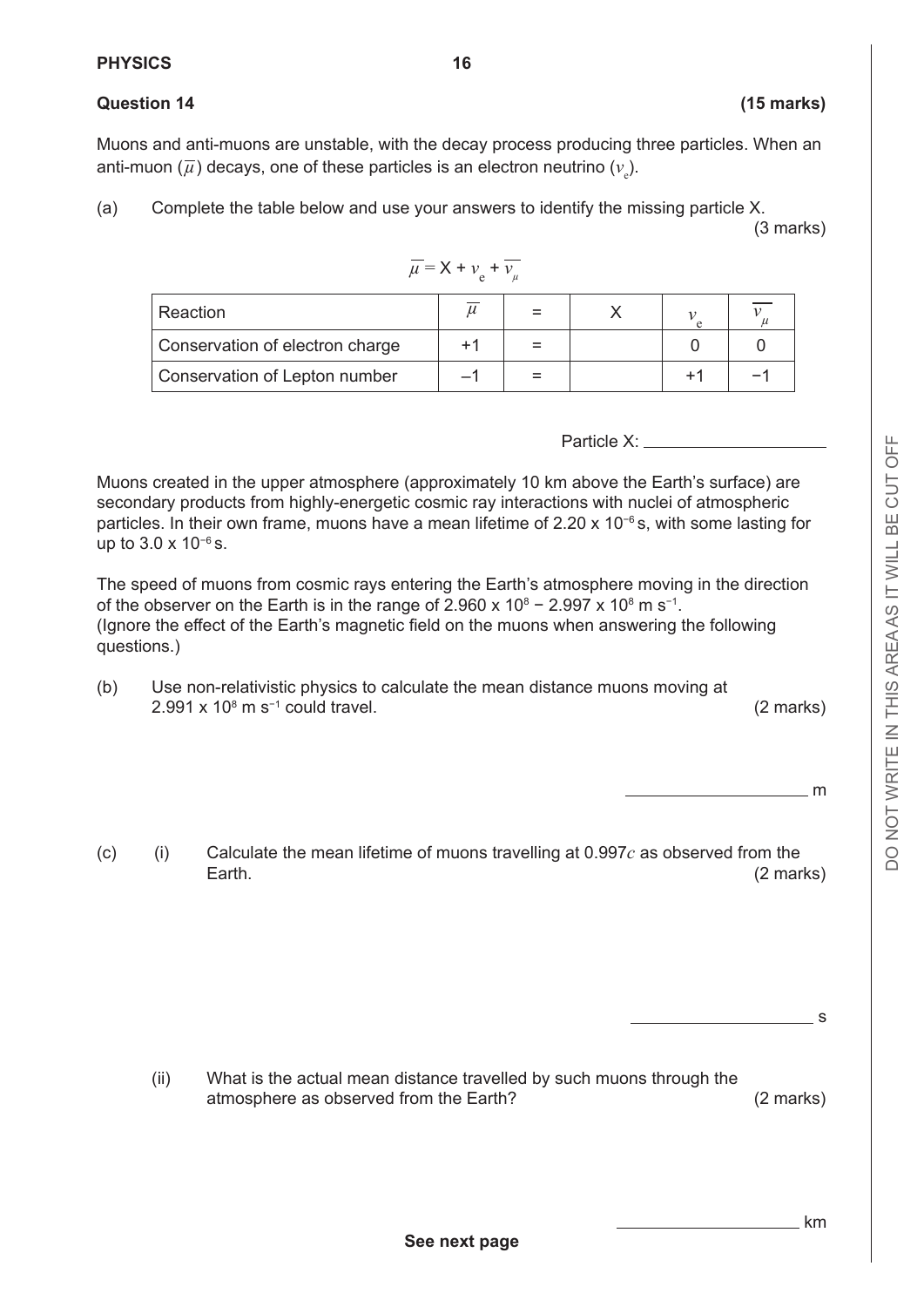(d) Using information from the question, explain why a small number of muons reach the<br>Earth. (2 ma (2 marks)

(e) With the use of a calculation, explain why these muons reach the Earth from the perspective of the muons.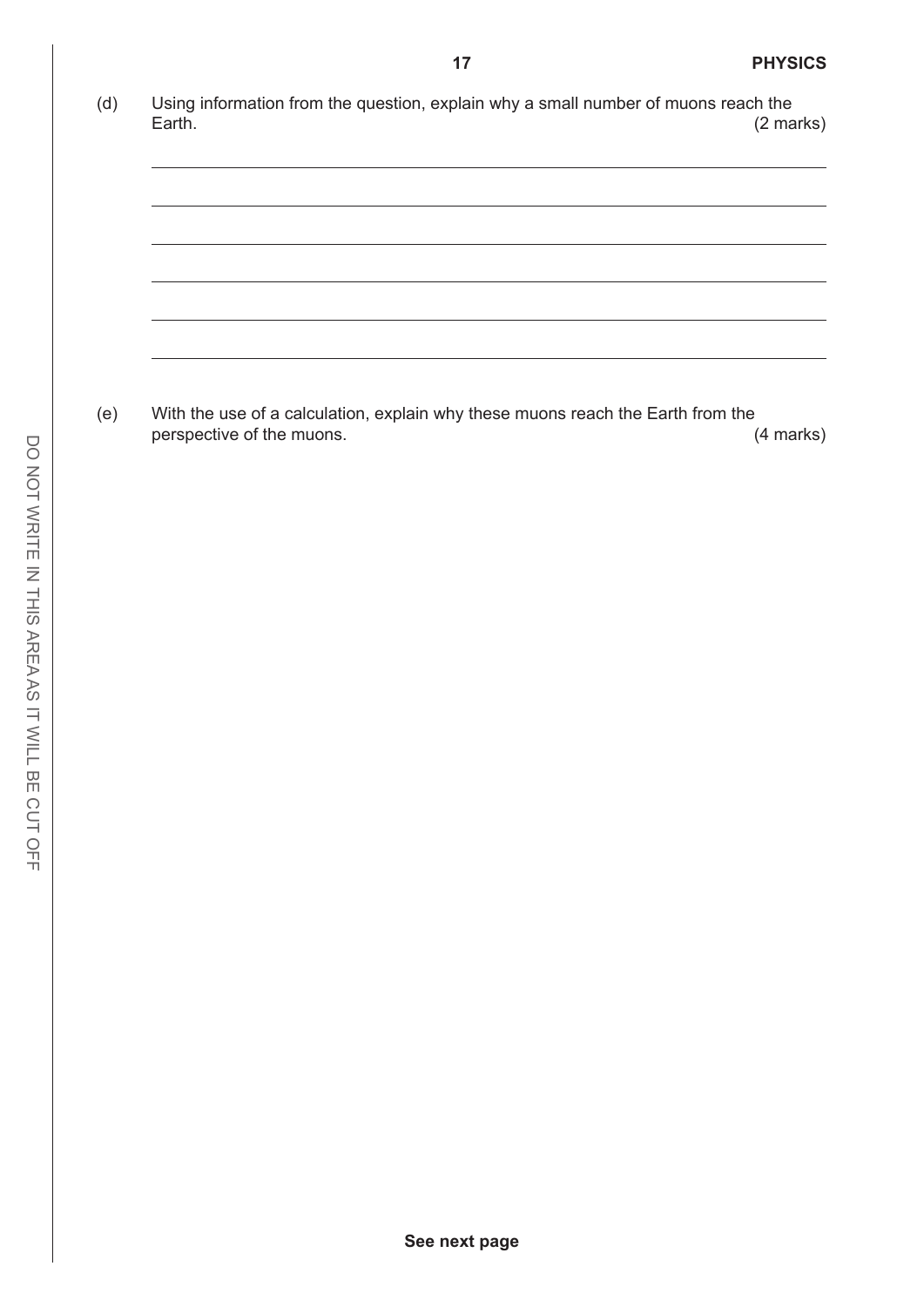### **Question 15 (12 marks)**

Two spaceships, captained by Adhita and Harper, are travelling toward each other. They are observed by a person on the Earth to be travelling at the velocities shown in the diagram. Take all velocities to the left as positive.





(c) Calculate the velocity of the missile as measured by Adhita. (4 marks)

*c*

*c*

*c*

<sup>(</sup>b) Harper fires a missile with a velocity of 0.600*c* with respect to her in the direction of Adhita. Calculate the velocity of the missile as measured by an observer on the Earth. (4 marks)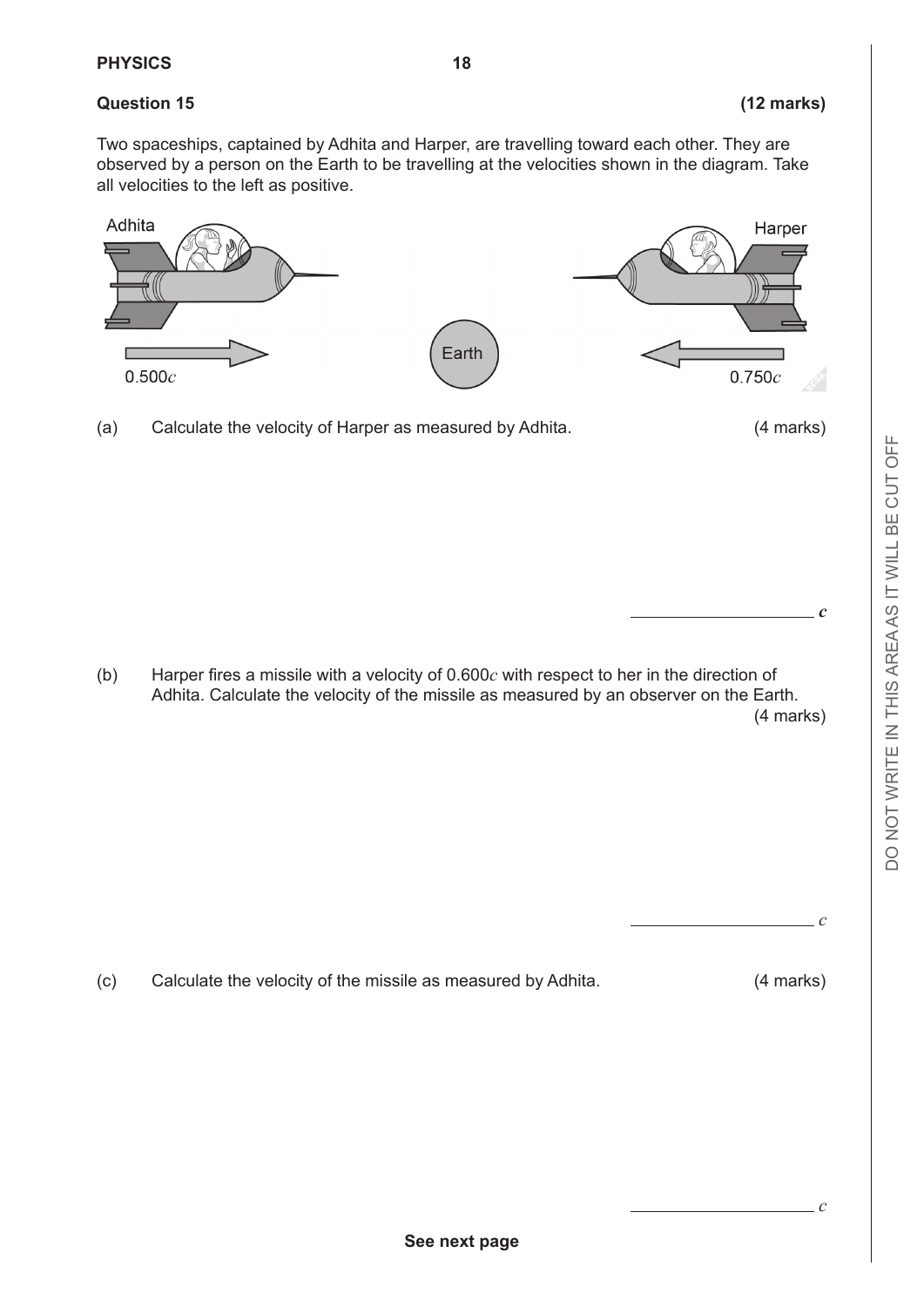#### **Question 16 (12 marks)**

A group of physics students made a simple AC generator in class. It had 150 turns of wire in the 6.00 cm wide square coil and was placed in a magnetic field of strength 1.85 x 10 $^{\rm 2}$  mT. They connected the handle to a motor which rotated it at 240 rpm and used the electricity produced to power a light globe. 

> For copyright reasons diagram cannot be reproduced in the online version of this document, but may be viewed at the link listed on the acknowledgements page.

(a) Calculate the maximum EMF produced by the generator. (5 marks)

(b) Calculate the RMS voltage produced. (1 mark)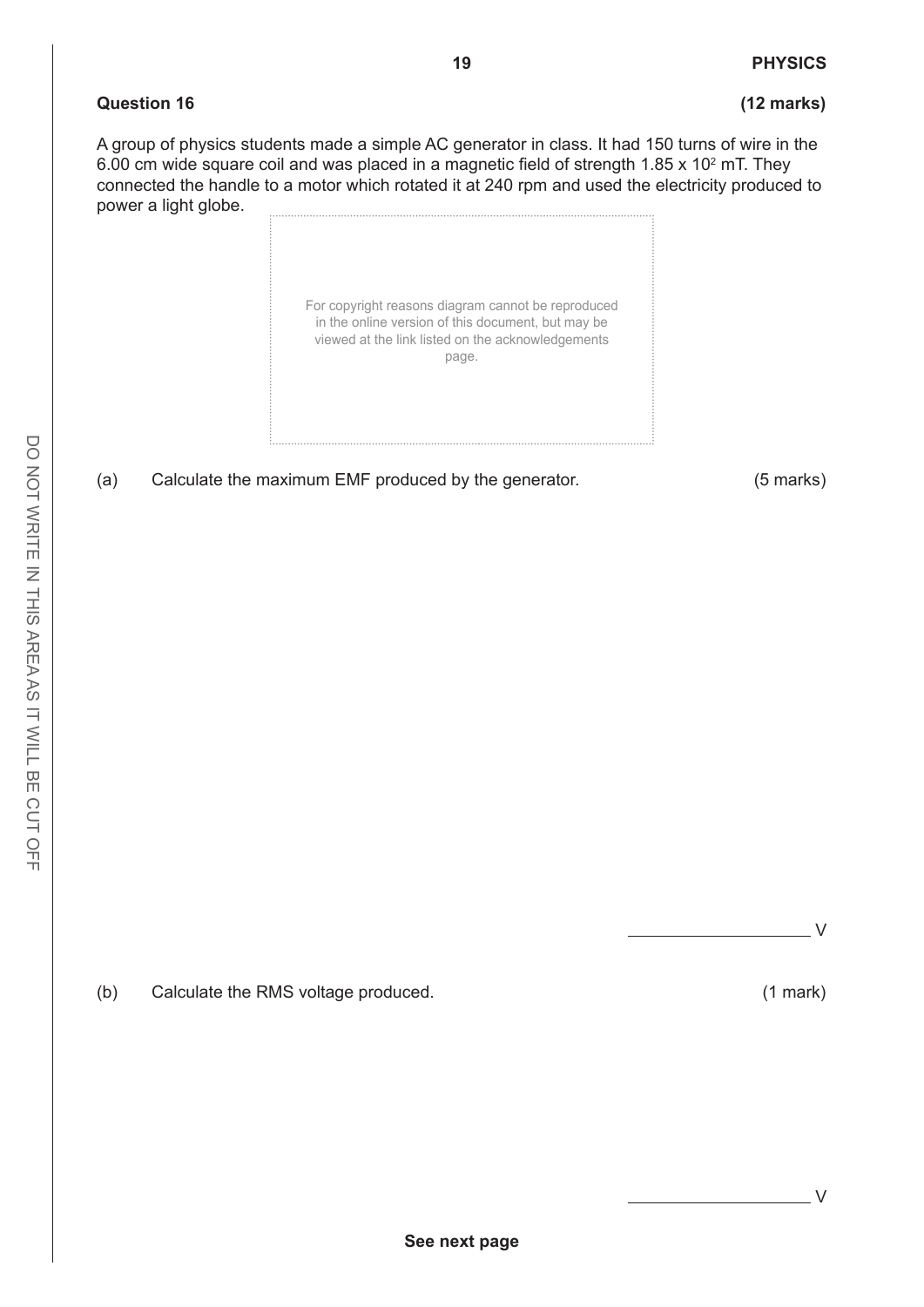### **Question 16** (continued)

The students removed the motor and turned the handle themselves, maintaining a constant speed of rotation. They noticed that the force required to turn it varied as the coil rotated. They also noticed that the light bulb glowed brightest when the force required was greatest and went out when the force required was virtually zero.

| (c) | (i)  | Explain why the force required varied as the handle went through one rotation.<br>(3 marks)                                                      |
|-----|------|--------------------------------------------------------------------------------------------------------------------------------------------------|
|     |      |                                                                                                                                                  |
|     |      |                                                                                                                                                  |
|     |      | <u> 1989 - Andrea Santa Andrea Andrea Andrea Andrea Andrea Andrea Andrea Andrea Andrea Andrea Andrea Andrea Andr</u>                             |
|     |      | ,我们也不会有什么。""我们的人,我们也不会有什么?""我们的人,我们也不会有什么?""我们的人,我们也不会有什么?""我们的人,我们也不会有什么?""我们的人                                                                 |
|     |      |                                                                                                                                                  |
|     |      |                                                                                                                                                  |
|     | (ii) | In what position was the plane of the rotating coil relative to the field when the<br>light bulb went out? Explain why it went out.<br>(3 marks) |
|     |      |                                                                                                                                                  |
|     |      |                                                                                                                                                  |
|     |      |                                                                                                                                                  |
|     |      |                                                                                                                                                  |
|     |      |                                                                                                                                                  |
|     |      |                                                                                                                                                  |
|     |      |                                                                                                                                                  |
|     |      |                                                                                                                                                  |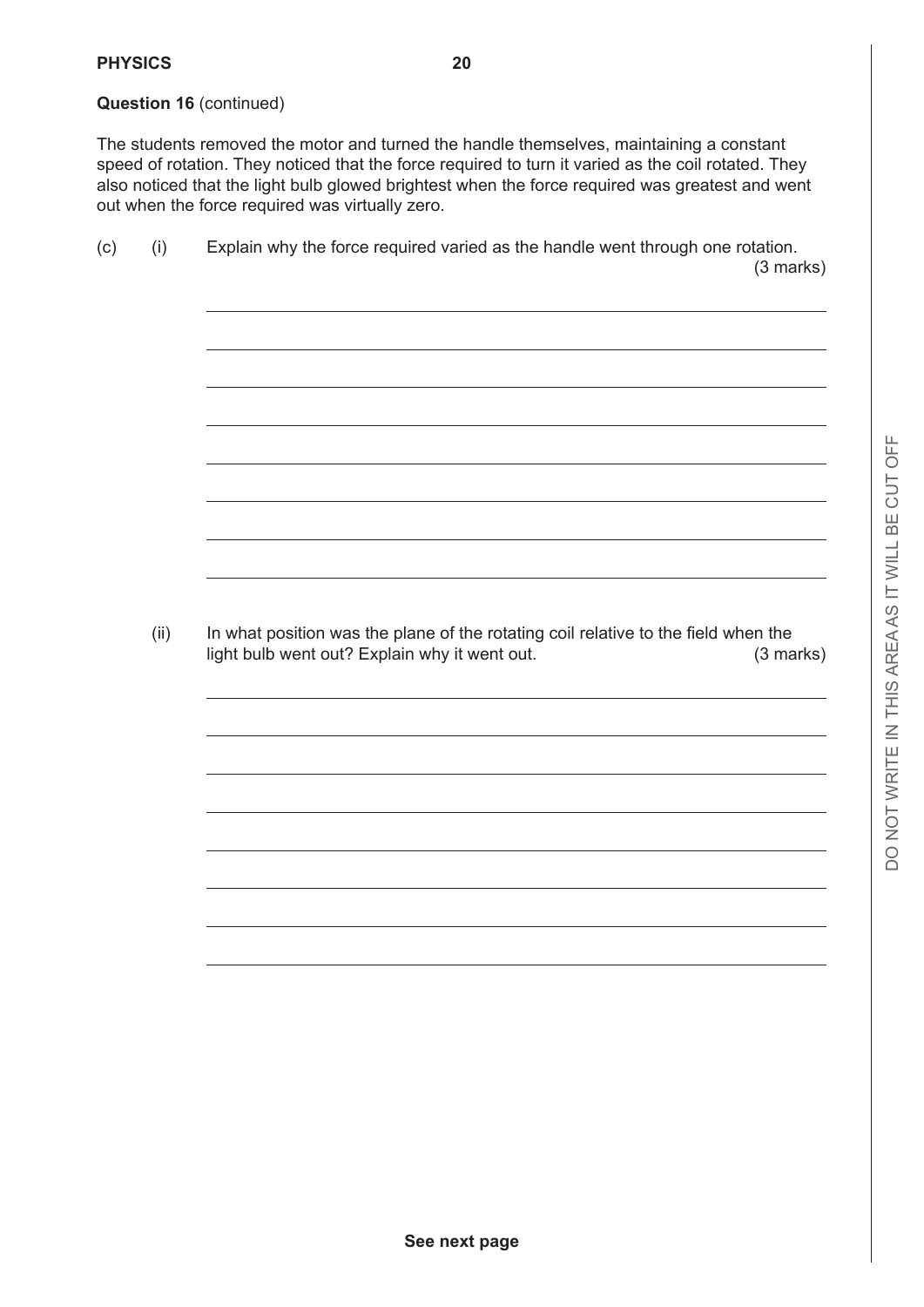**21 PHYSICS** 

hours

(a) Calculate the period of the satellite. (5 marks)



The graph shows the relationship between the period (T) and the orbiting radius (r) of all the planets in our solar system.

(b) (i) With reference to Kepler's Third Law, describe how a straight line graph could be generated using the same two variables. (Do not refer to logarithms.) (2 marks)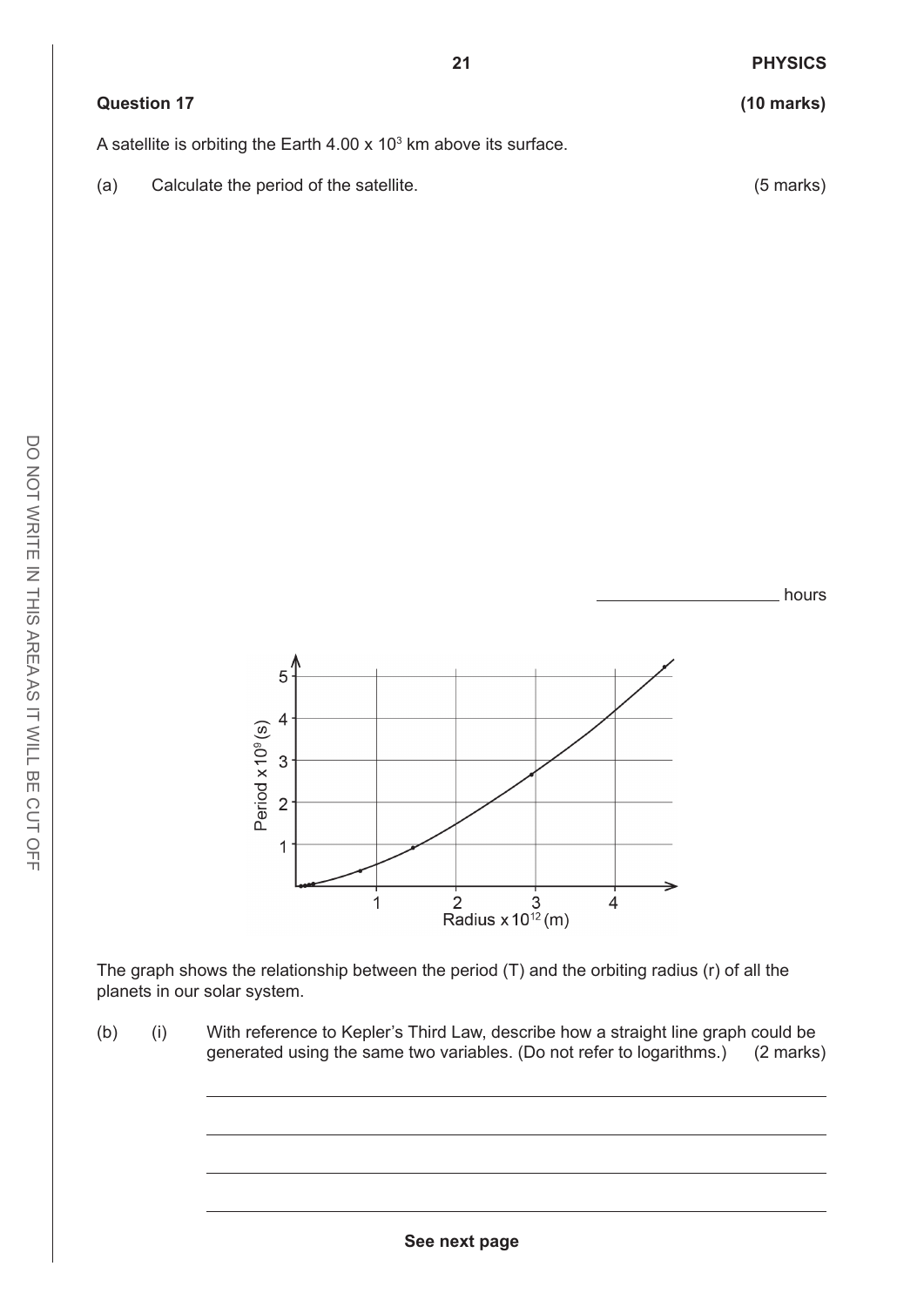### **Question 17 (b)** (continued)

(ii) Explain how you could use the gradient of this straight line and Kepler's Third Law to estimate the magnitude of the Newtonian constant of gravitation (*G*). (Do not try to calculate *G* from the graph.) (3 marks)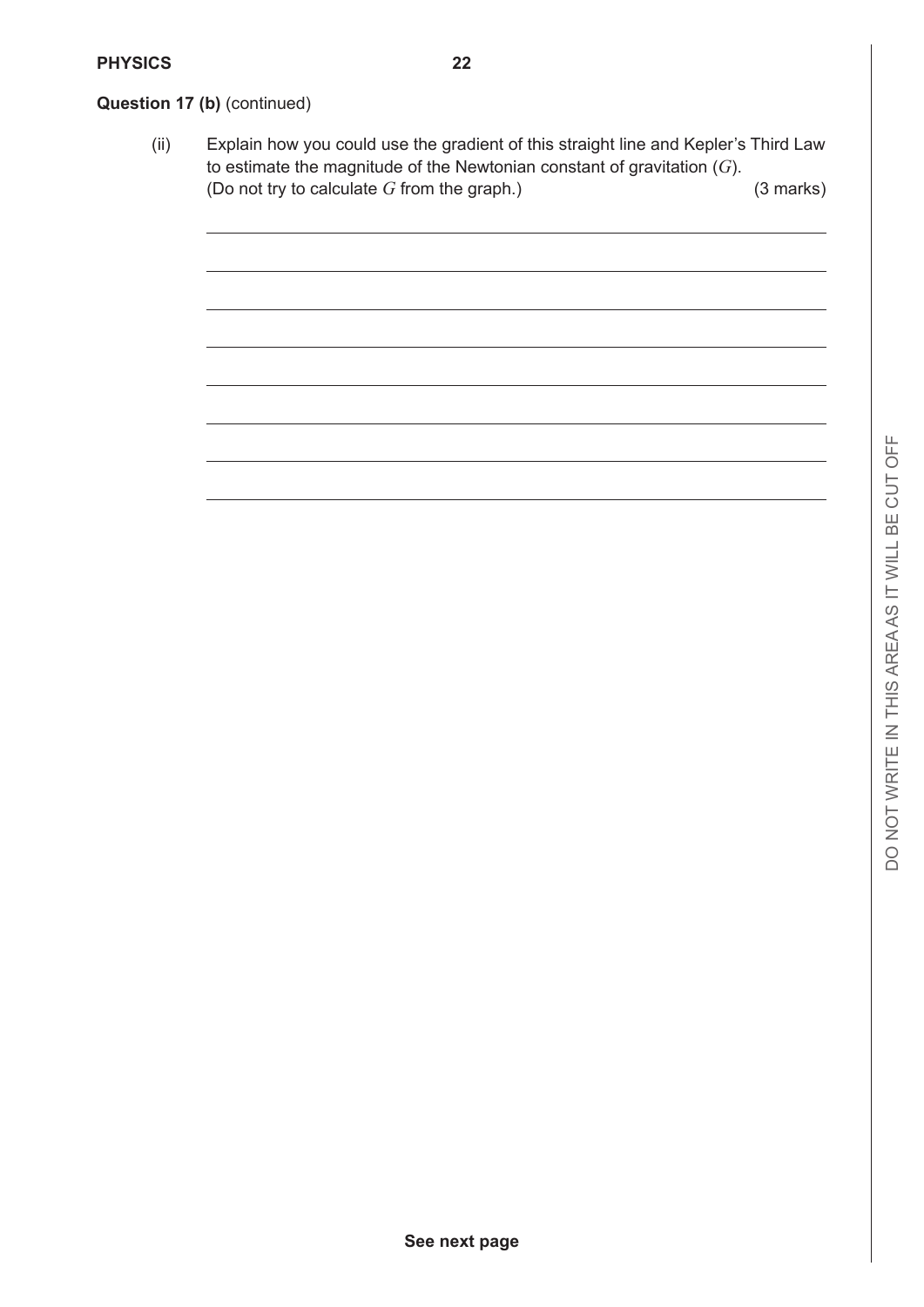### **Question 18 (14 marks)**



A castle has a 6.00 m long drawbridge with a mass of 500 kg over its moat. It is attached to a winch by an extremely strong rope at an angle 35.0° to the horizontal.

(a) Calculate the tension in the rope when the drawbridge is just lifted off the rest on the other side of the moat. (4 marks)

 N (b) Calculate the reaction force of the hinge (O) on the drawbridge at this point. (5 marks)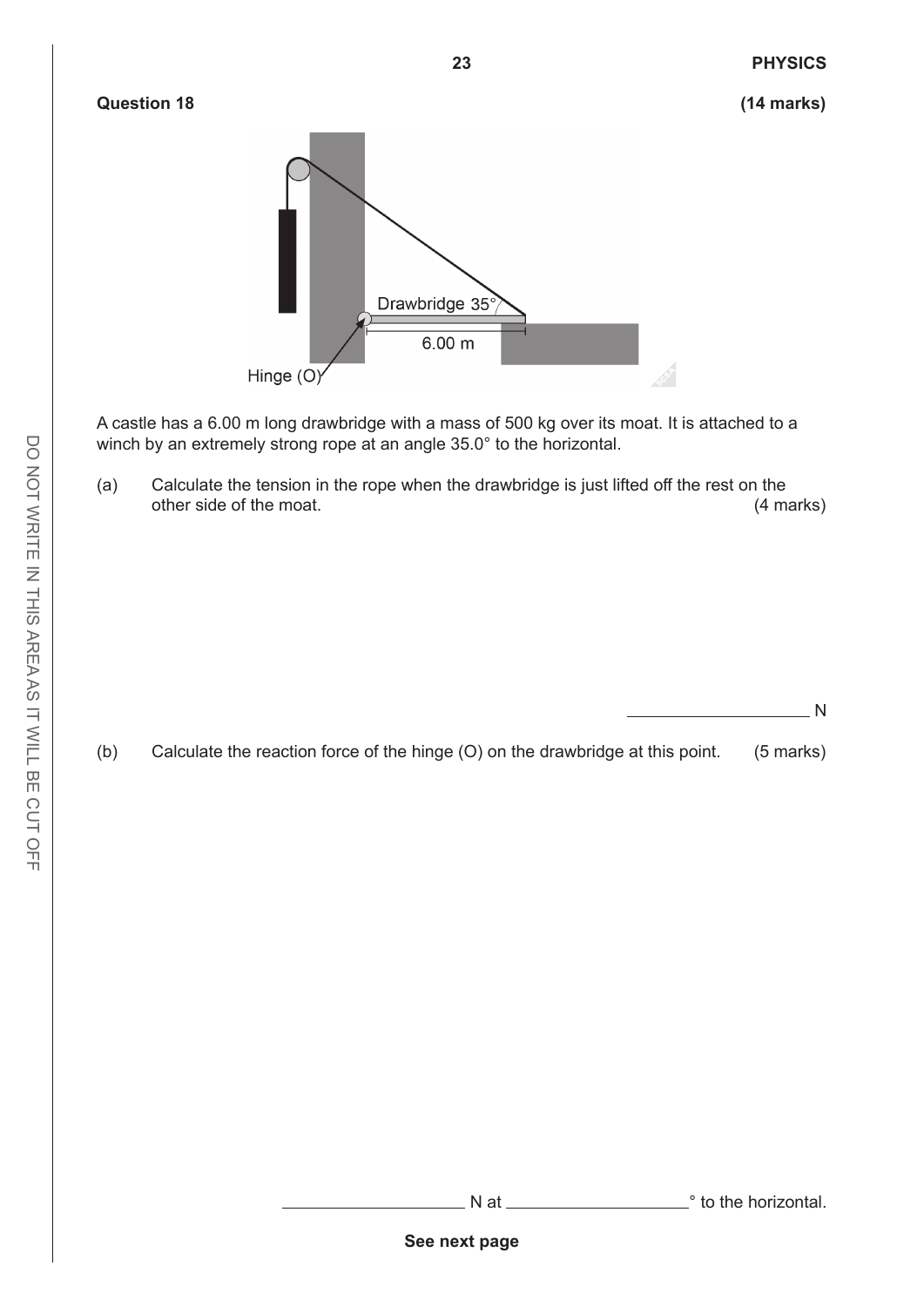### **Question 18** (continued)

The castle comes under attack. The people inside the castle begin to raise the drawbridge. When it is at an angle of 15.0° above horizontal, the angle between the drawbridge and the rope is 40.0°. At this moment, a 95.0 kg soldier being chased by the enemy jumps onto the very end of the drawbridge.

(c) Calculate the new tension in the rope as he hangs from the end. Assume the drawbridge is stationary at this time. (5 marks)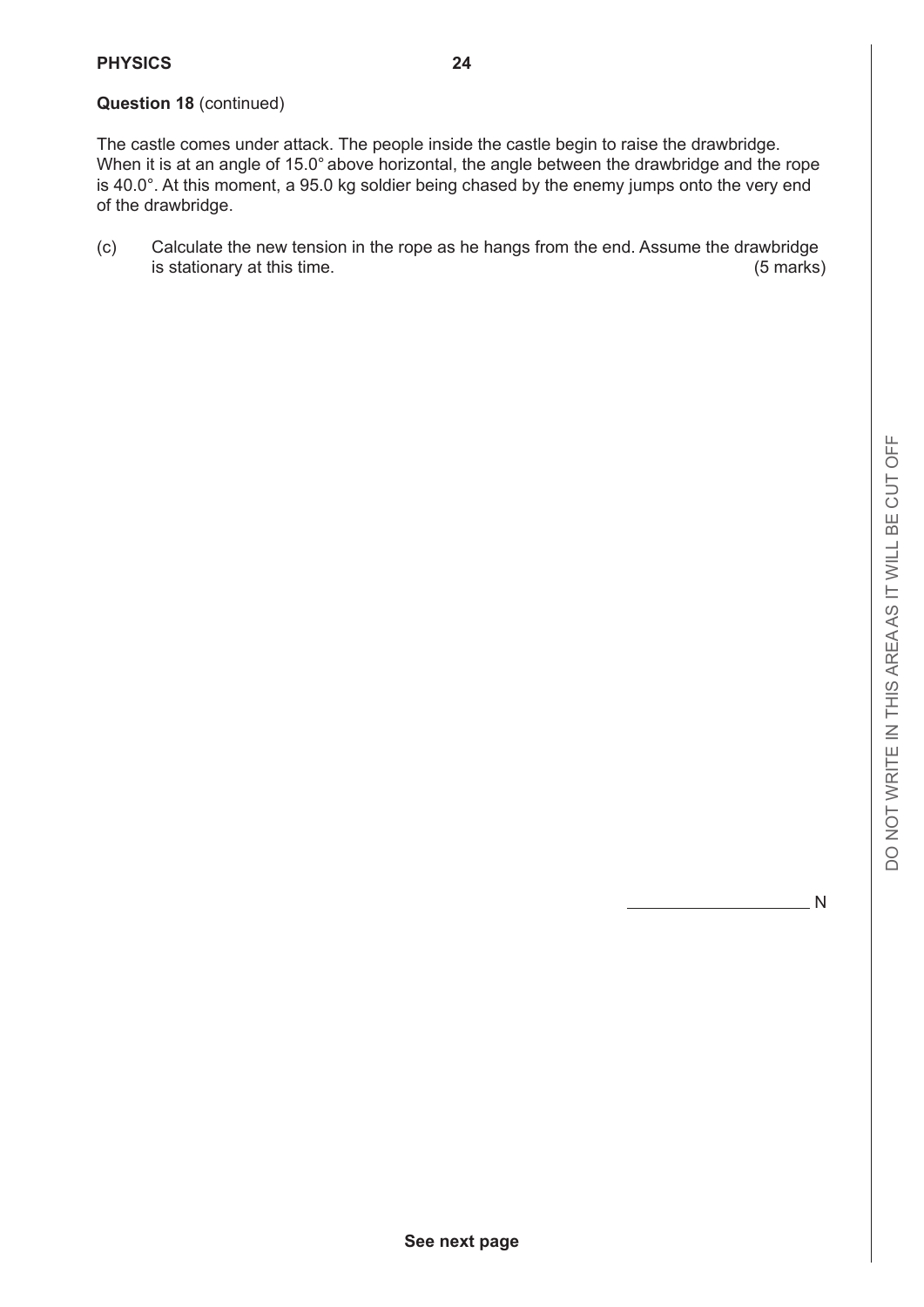**This page has been left blank intentionally**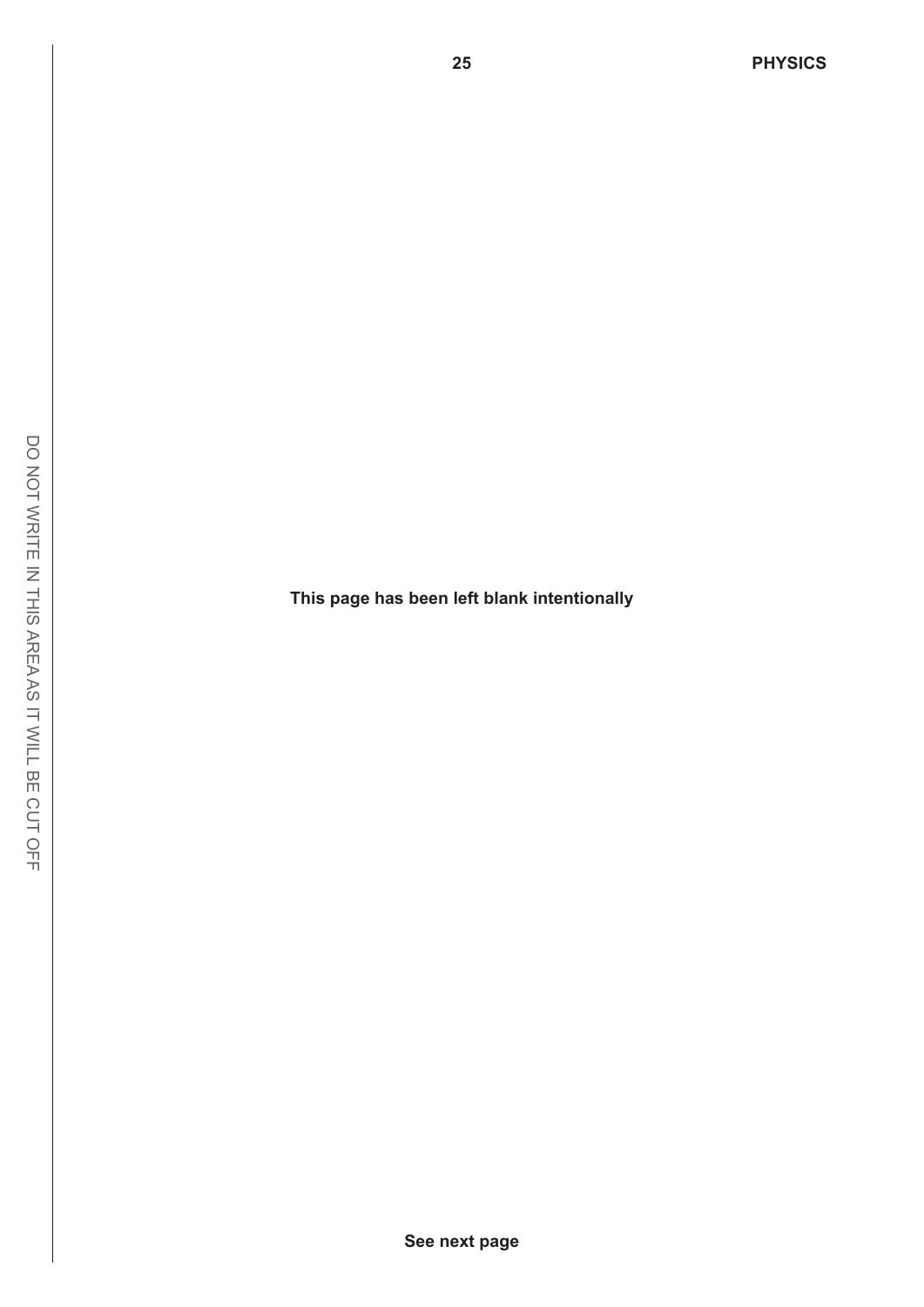### **Question 19 (19 marks)**

Hubble's law states:

For copyright reasons definition cannot be reproduced in the online version of this document, but may be viewed at the link listed on the acknowledgements page.

From this law comes Hubble's equation:

 $v = H_0 d$ 

### where  $v$  = recessional velocity  $d =$  distance from the Earth  $H<sub>o</sub>$  = Hubble's constant.

Below is some data Hubble used to graphically determine his constant.

| Galaxy          | Distance (Mpc) | Velocity ( $x103$ km s <sup>-1</sup> ) |
|-----------------|----------------|----------------------------------------|
| <b>NGC 1357</b> | 24.7           | 2.19                                   |
| <b>NGC 1832</b> | 31.0           | 2.82                                   |
| <b>NGC 2775</b> | 17.9           | 1.46                                   |
| <b>NGC 2903</b> | 6.96           | 0.45                                   |
| <b>NGC 3368</b> | 11.9           | 0.88                                   |

(a) Graph the recessional velocity versus distance on the set of axes provided below and draw a line of best fit. Do not take your line through the origin. (3 marks)



A spare grid is provided at the end of this question answer booklet. If you need to use it, cross out this attempt and indicate that you have redrawn it on the spare grid.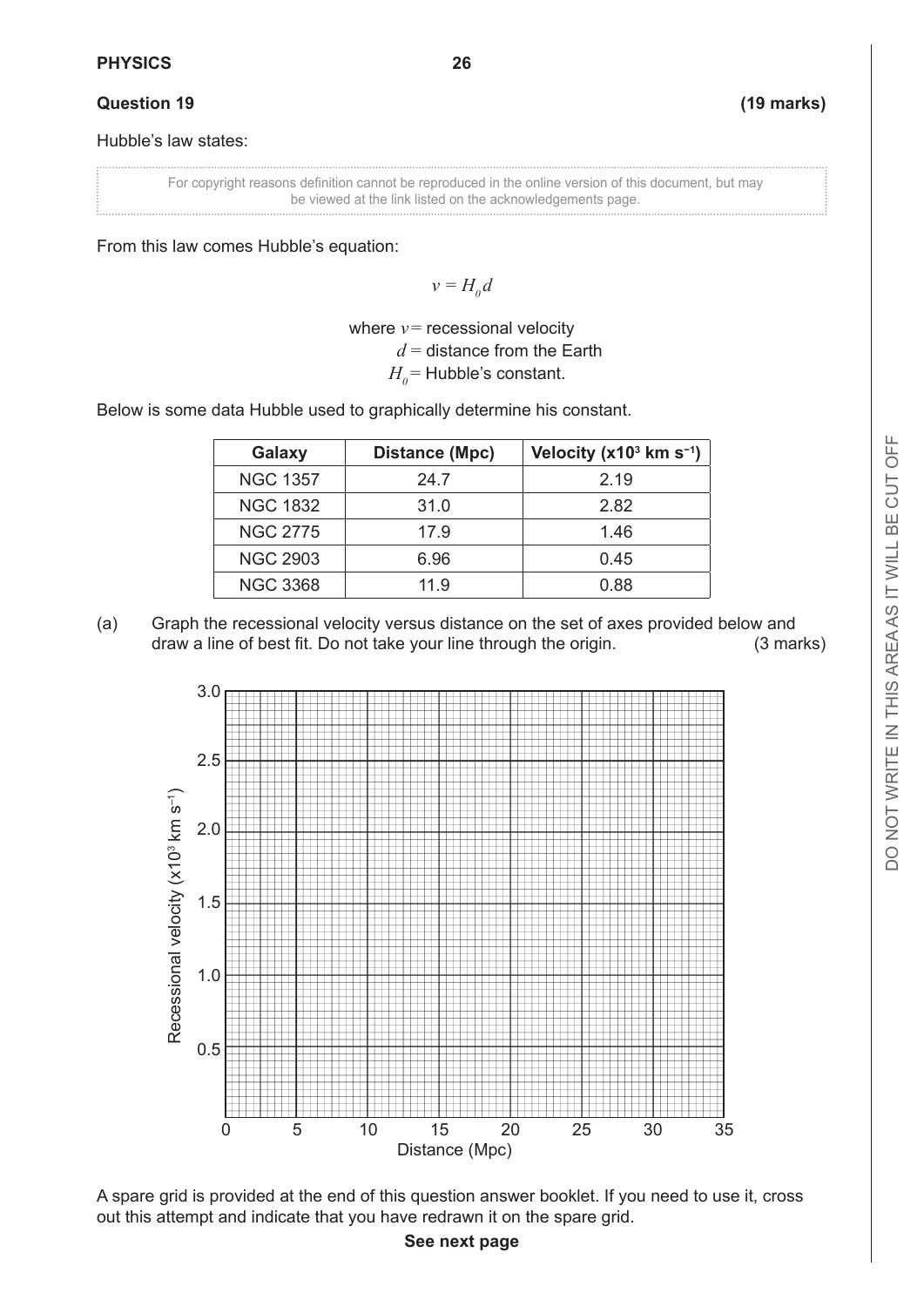(b) Use two **non-data** points on your line of best fit to calculate Hubble's constant. Circle the two points you used and give your answer to two significant figures. (4 marks)

. 10<sup>3</sup> km s<sup>−1</sup> Mpc<sup>−1</sup>

Hubble measured the red shift of the galaxies to calculate their recessional velocities. The equation for the Doppler effect is shown below:

$$
\frac{\Delta\lambda}{\lambda_0} = \frac{\nu}{c}
$$

 $\Delta\lambda$  = wavelength shift

- $\lambda_0$  = wavelength of source not moving
- $v =$  velocity of source line of sight
- $c =$  speed of light.
- (c) (i) The galaxy NGC 2013 is 7.42 x 10<sup>7</sup> ly away from the Earth. Convert this distance into megaparsecs (Mpc). (2 marks)

Mpc

(ii) Using your line of best fit and the value from part (c)(i), calculate the observed red-shifted wavelength emitted from NGC 2013 if  $\lambda_0$  is 840.0 nm. (6 marks)

 $\_$ nm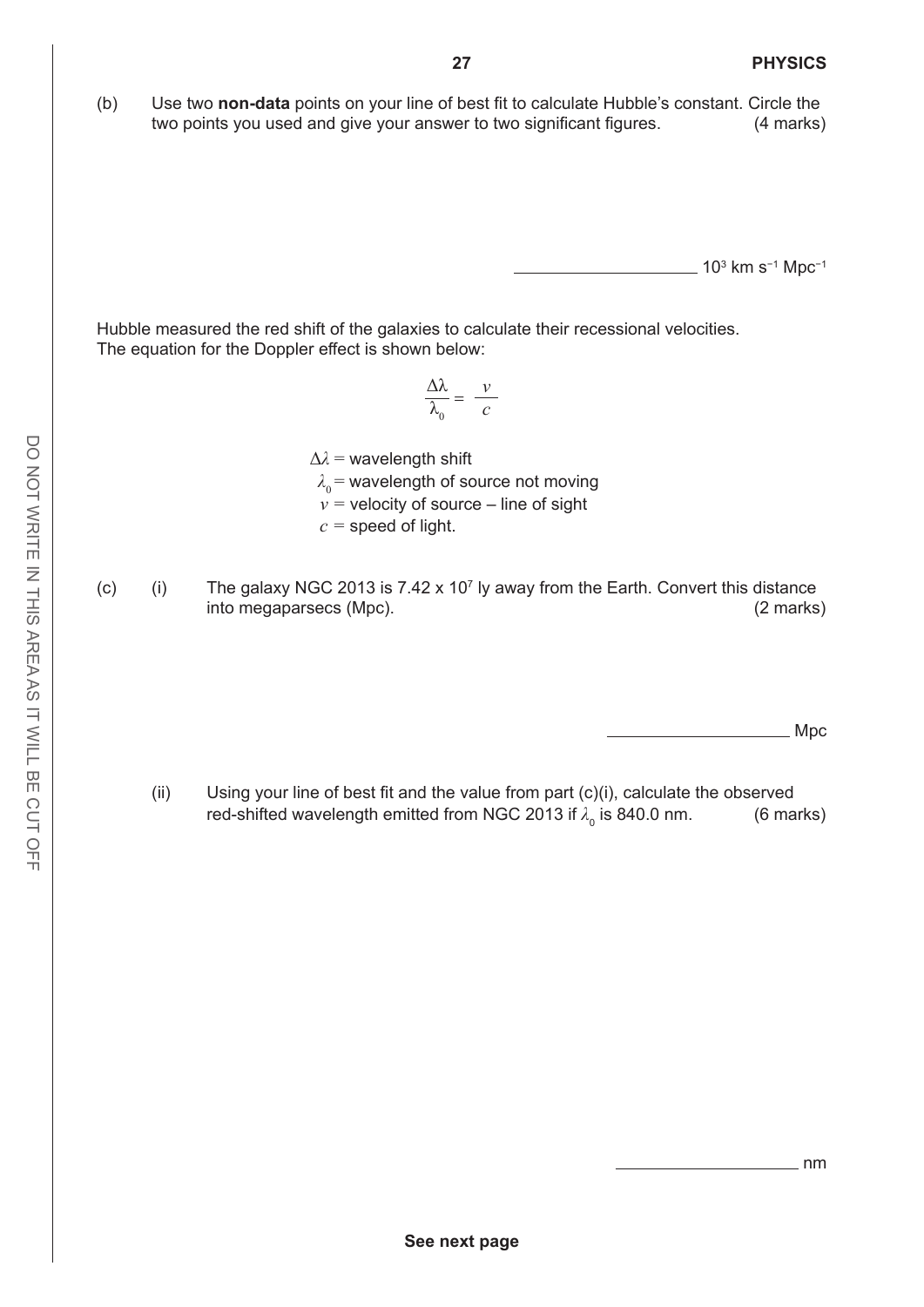#### **Question 19** (continued)

(d) In Hubble's early data, he noticed that one particular spiral galaxy close to the Earth, seen edge on, had two values of *v* at its extremes. One was positive and one was negative. Assuming this was not an instrumental or human error, explain how this could occur. (4 marks)

**End of Section Two**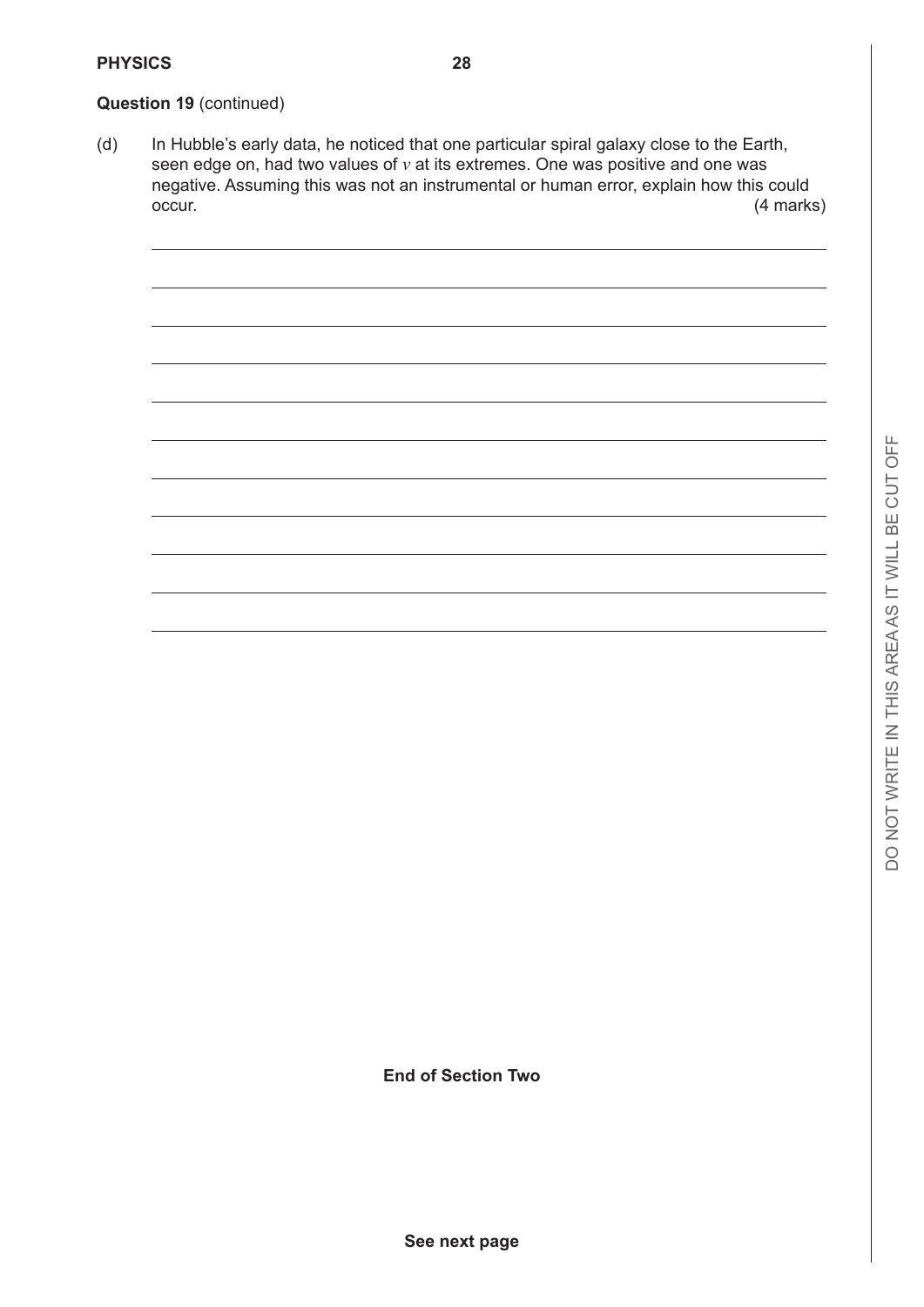**29 PHYSICS** 

**This page has been left blank intentionally**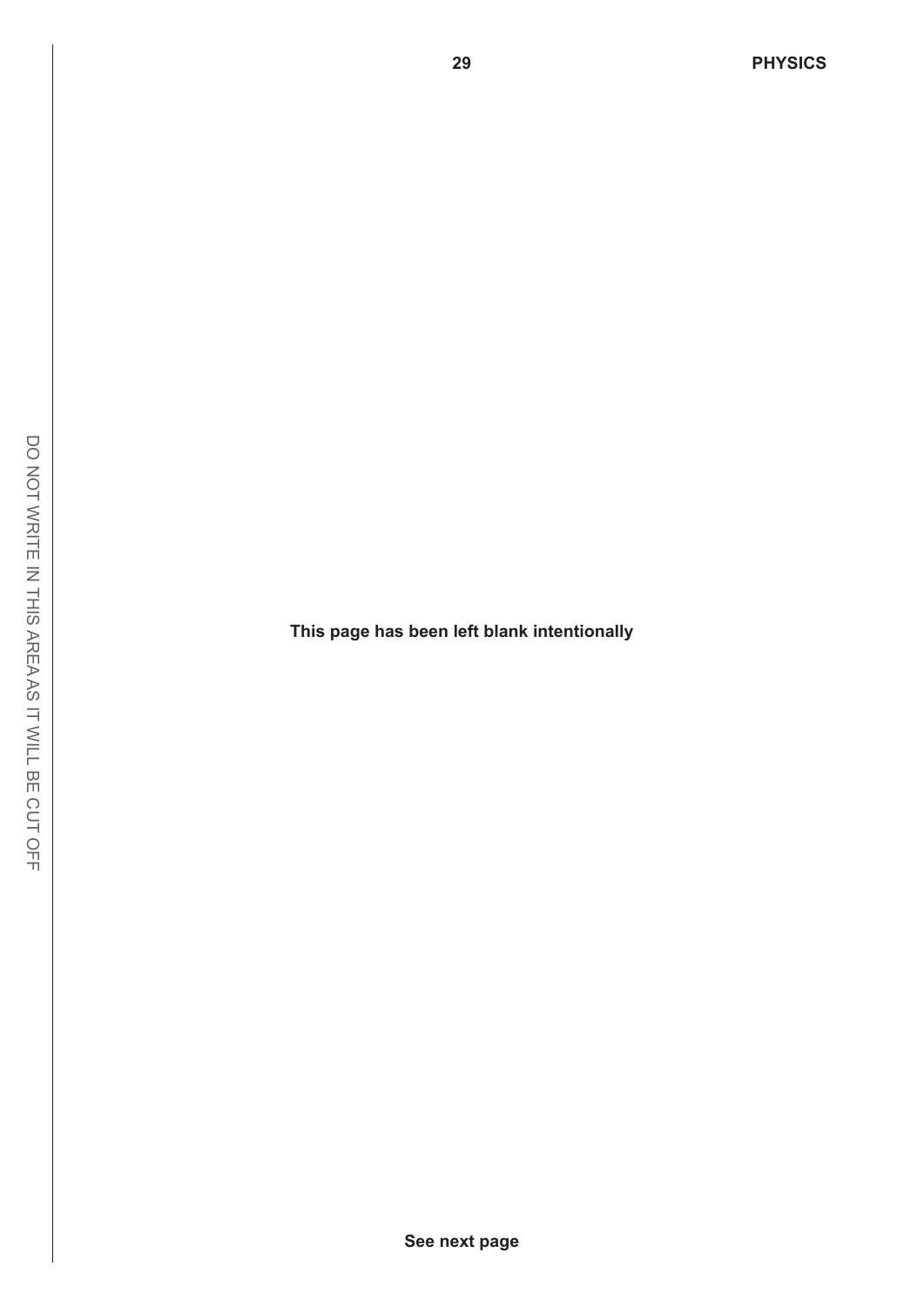#### **Section Three: Comprehension 20% (39 Marks)**

This section has **two** questions. You must answer **both** questions. Write your answers in the spaces provided.

When calculating numerical answers, show your working or reasoning clearly. Give final answers to **three** significant figures and include appropriate units where applicable.

When estimating numerical answers, show your working or reasoning clearly. Give final answers to a maximum of **two** significant figures and include appropriate units where applicable.

Supplementary pages for planning/continuing your answers to questions are provided at the end of this Question/Answer booklet. If you use these pages to continue an answer, indicate at the original answer where the answer is continued, i.e. give the page number.

Suggested working time: 40 minutes.

#### **Question 20 (19 marks)**

#### **Cyclotrons**

A cyclotron is a particle accelerator. It is an electrically-powered machine that produces a beam of charged particles that can be used for medical, industrial and research purposes. A cyclotron accelerates charged particles in a spiral path, which allows for a much longer path for acceleration than a straight-line accelerator.

A cyclotron consists of two semicircular charged plates in a flat vacuum chamber called 'dees' because of their shape. The chamber sits between the poles of a magnet that creates a strong and vertical magnetic field. A stream of charged particles is fed into the centre of the chamber and a high-frequency alternating voltage is applied across the plates. This voltage accelerates the charged particles across the gap every half turn. Combined with the magnetic field, this process causes the particles to spiral outwards until they exit the cyclotron.

> For copyright reasons diagram cannot be reproduced in the online version of this document, but may be viewed at the link listed on the acknowledgements page.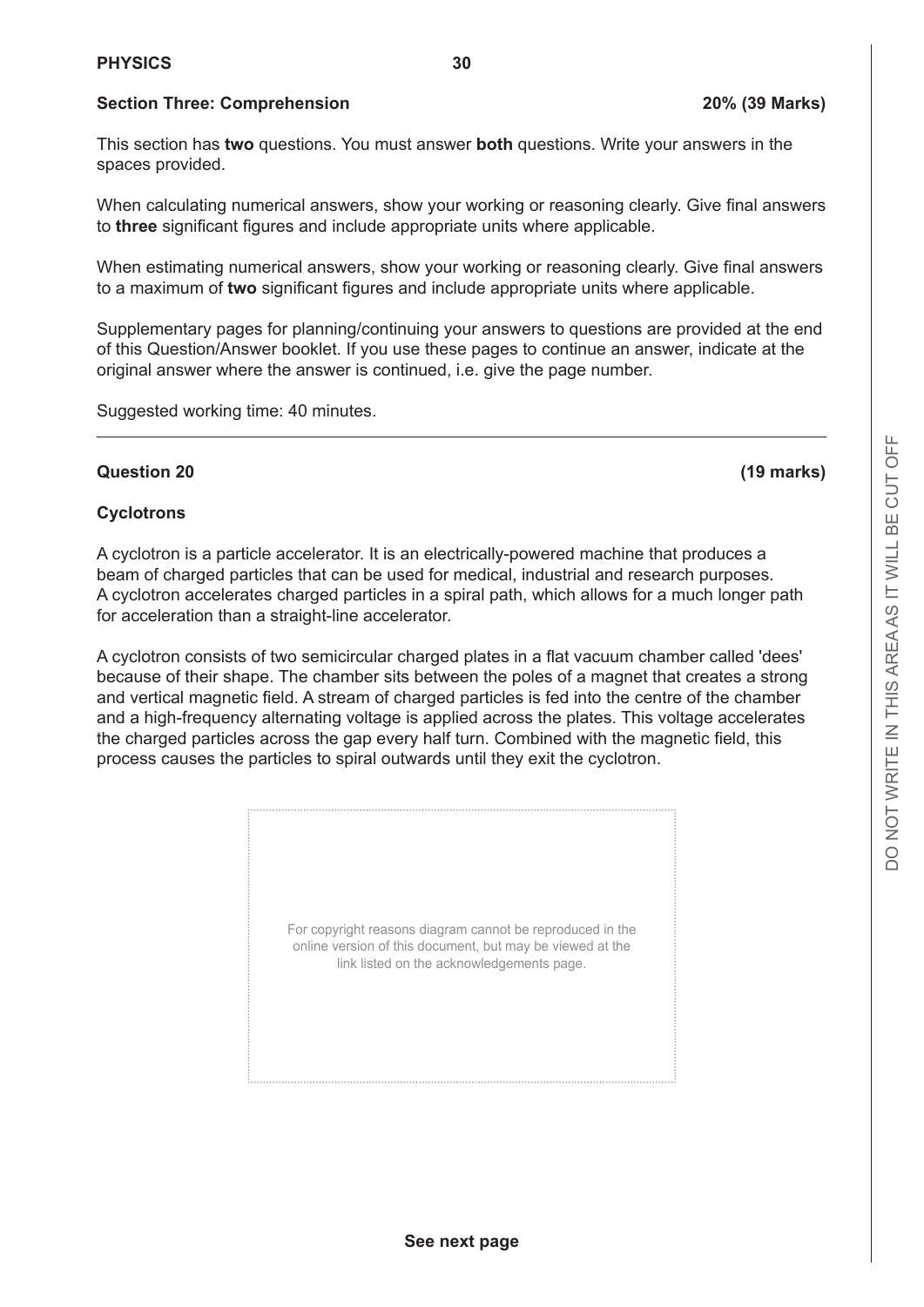

The cyclotron frequency (how often the electric field between the dees reverses) is independent of both the velocity of the particles and the radius of the circular path they follow.

### **Medical cyclotrons**

Medical cyclotrons produce proton beams that are used to manufacture radioisotopes used in medical diagnosis. Radioisotopes produced in a cyclotron decay by either positron emission or electron capture. Positron emission tomography (PET) and single photon emission computed tomography (SPECT), which utilises gamma ray emission, are two imaging techniques that rely on cyclotron-produced radioisotopes.

(a) The diagram above shows the acceleration of a positive particle in a cyclotron. Describe one change that would need to be made in order to use the same machine to produce a beam of negatively-charged particles exiting from the same place, and explain why.

(3 marks)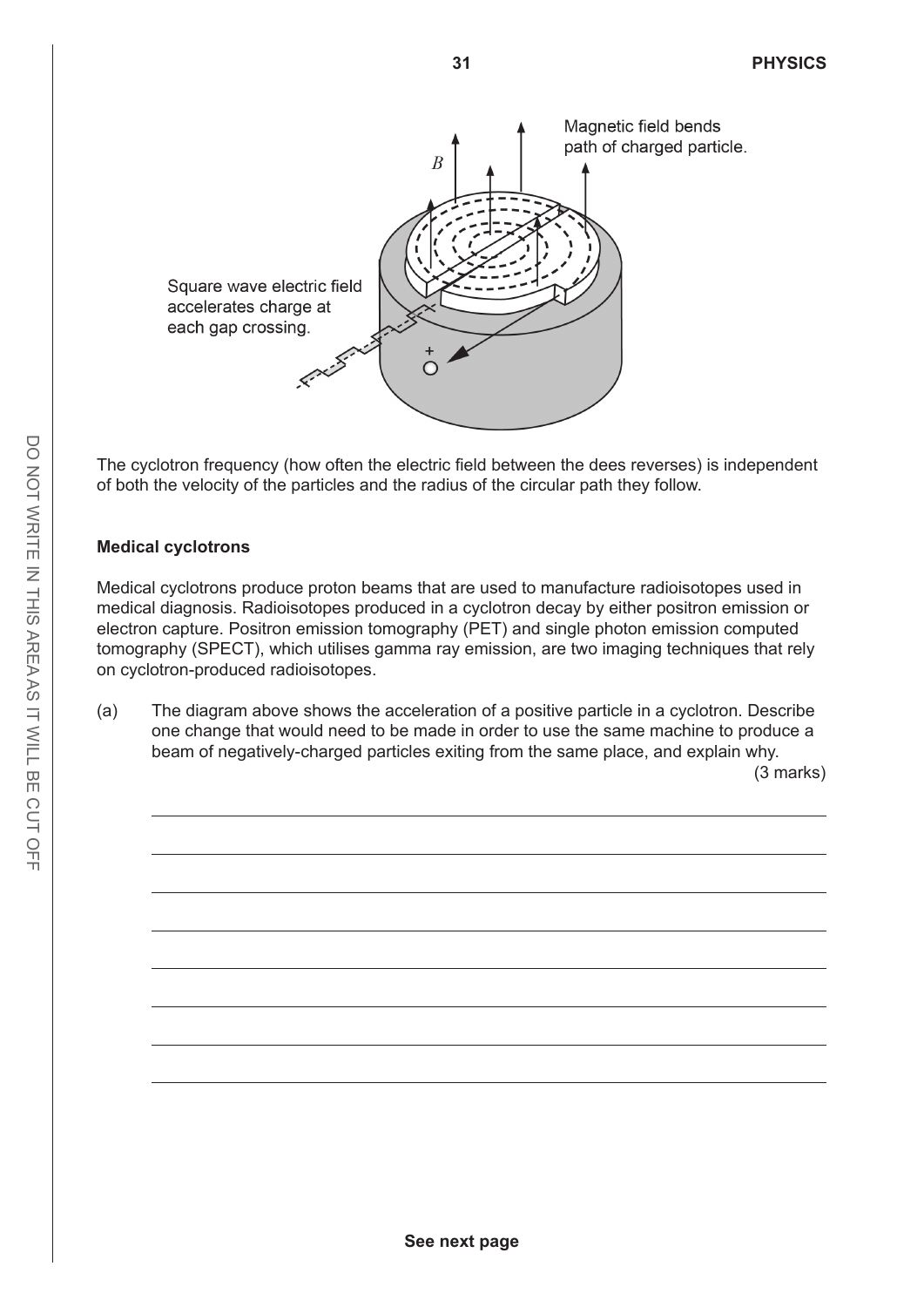## **Question 20** (continued)

Positrons (e\*) are examples of antimatter and have the same properties as electrons (e<sup>-</sup>) except for having a positive charge. When they collide with an electron, the following process occurs.



(b) (i) Calculate the wavelength of the photons produced in the annihilation described in the diagram above. (3 marks)

- (ii) To which part of the electromagnetic spectrum does the photon belong? (1 mark)
- (c) Explain why increasing the strength of the magnetic field would increase the velocity of the particles leaving the cyclotron. (4 marks)

m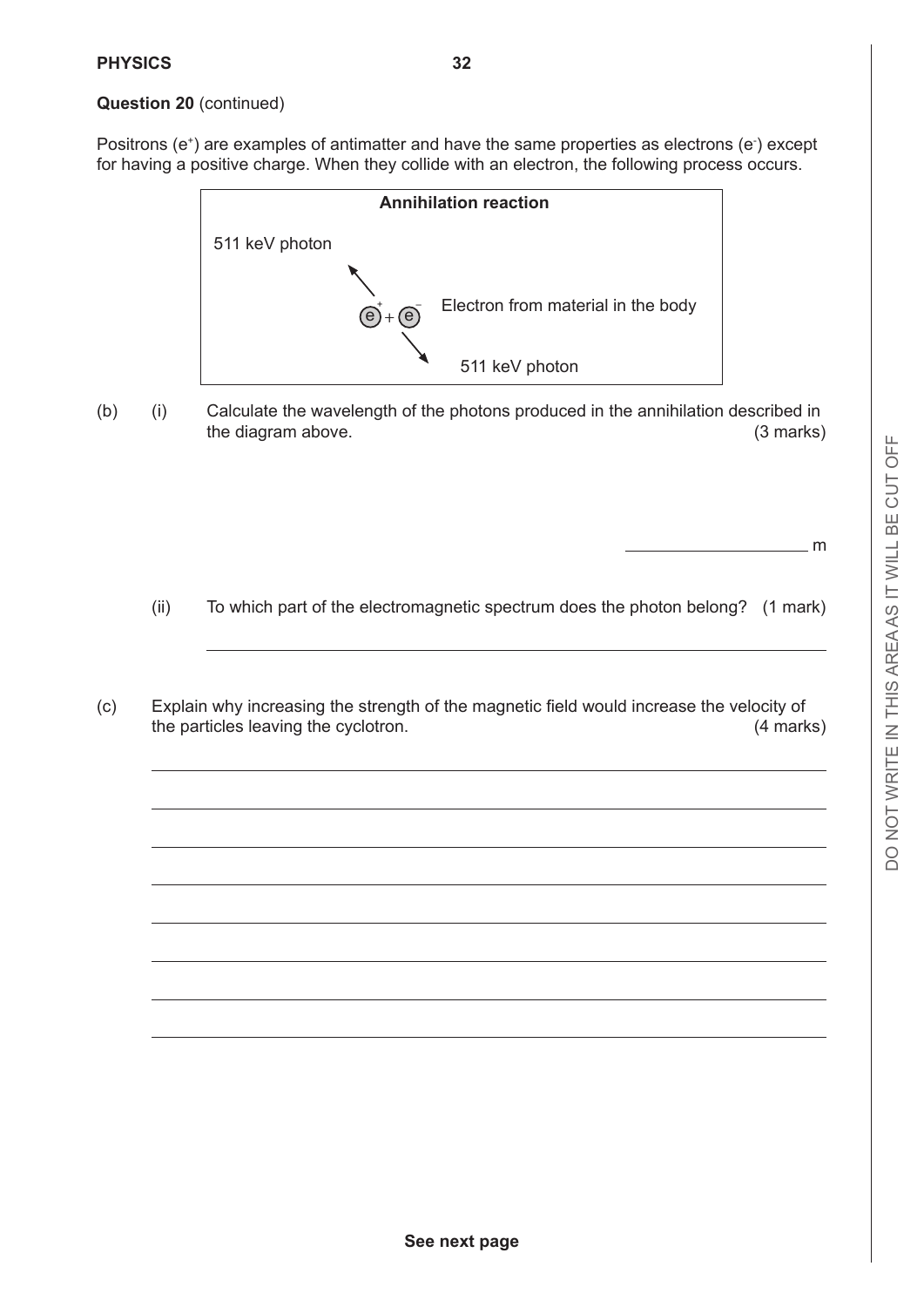| (d) | (i) | Explain why the voltage across the dees must alternate.<br>$(2 \text{ marks})$                 |
|-----|-----|------------------------------------------------------------------------------------------------|
|     |     |                                                                                                |
|     |     |                                                                                                |
|     |     |                                                                                                |
|     |     |                                                                                                |
|     |     |                                                                                                |
|     |     | On page 31 the text states: 'The cyclotron frequency (how often the electric field between the |

dees reverses) is independent of both the velocity of the particles and the radius of the circular path they follow.'

(ii) Derive an expression for the cyclotron frequency and use the expression to explain why this statement is correct. (Ignore relativistic effects.) (6 marks)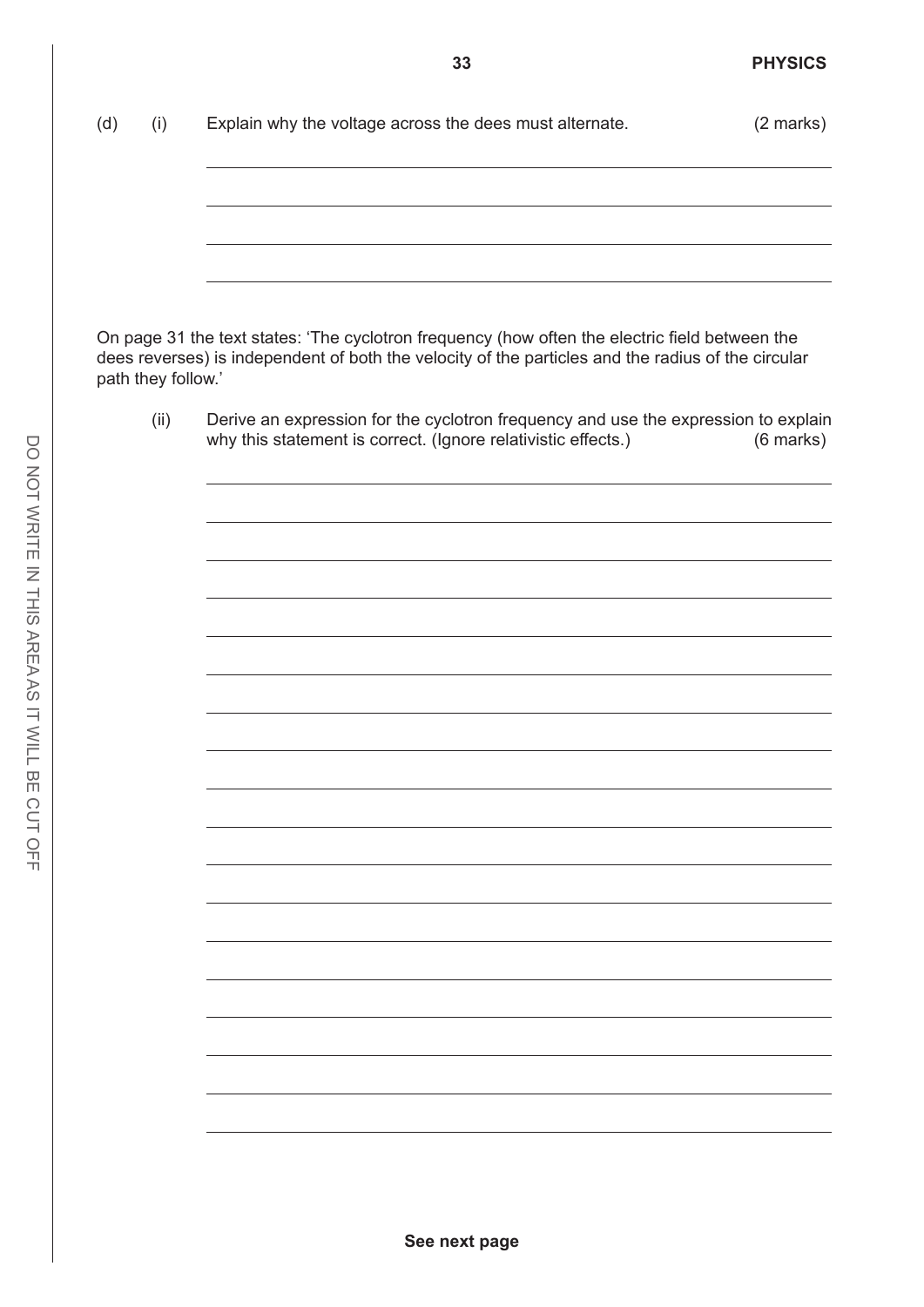#### **Question 21 (20 marks)**

#### **Wind turbines**

For copyright reasons diagram cannot be reproduced in the online version of this document, but may be viewed at the link listed on the acknowledgements page.

#### **How do wind turbines work?**

 For copyright reasons text cannot be reproduced in the online version of this document, but may be viewed at the link listed on the acknowledgements page.



Wind turbine blades vary in length between 40 and 80 m.

A major problem with wind turbines is varying wind speed. The input power must match the output power. The output power depends entirely on rotational speed and torque so how do we keep rotational frequency constant when wind speed keeps changing? The solution is mechanical. The operators use blade pitch control which changes the angle of the blades and reduces the surface area facing the wind. This reduces the amount of energy collected by the turbine and controls the force applied to each blade.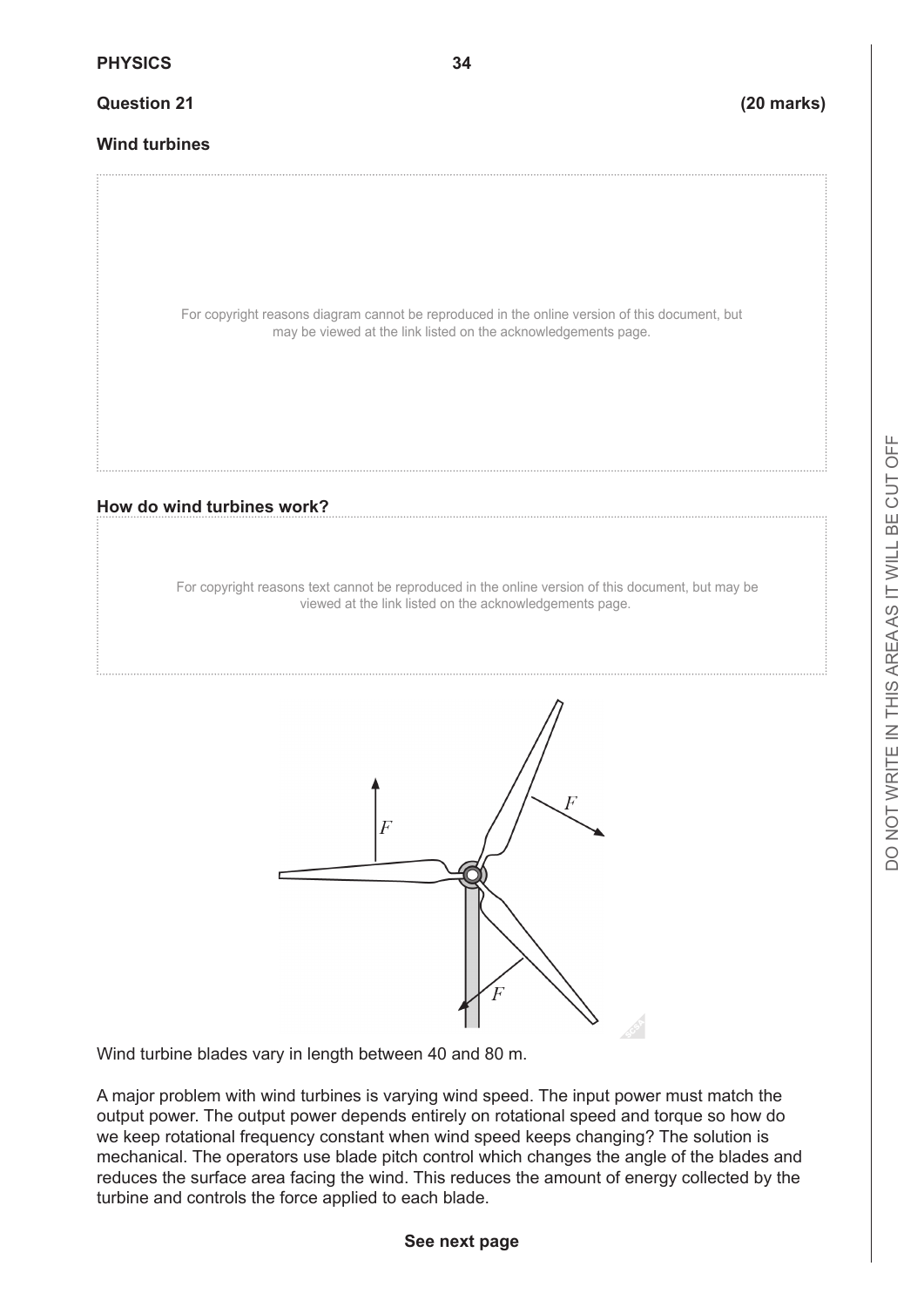

How the pitch is altered to control the rotational speed.

Each blade experiences a gravitational torque. If the clockwise and anticlockwise gravitational torques add up to zero, the turbine is considered balanced. A symmetrical three-blade turbine is considered balanced at all times.

(a) (i) Explain why a step-up transformer is used to increase the voltage before transporting the electricity into the National Grid. Use specific equations in your answer. (4 marks)

(ii) Calculate the output voltage of the transformer if the turbine produces 690 V and the ratio of turns is 100 in the primary coil to 2500 in the secondary coil.

(2 marks)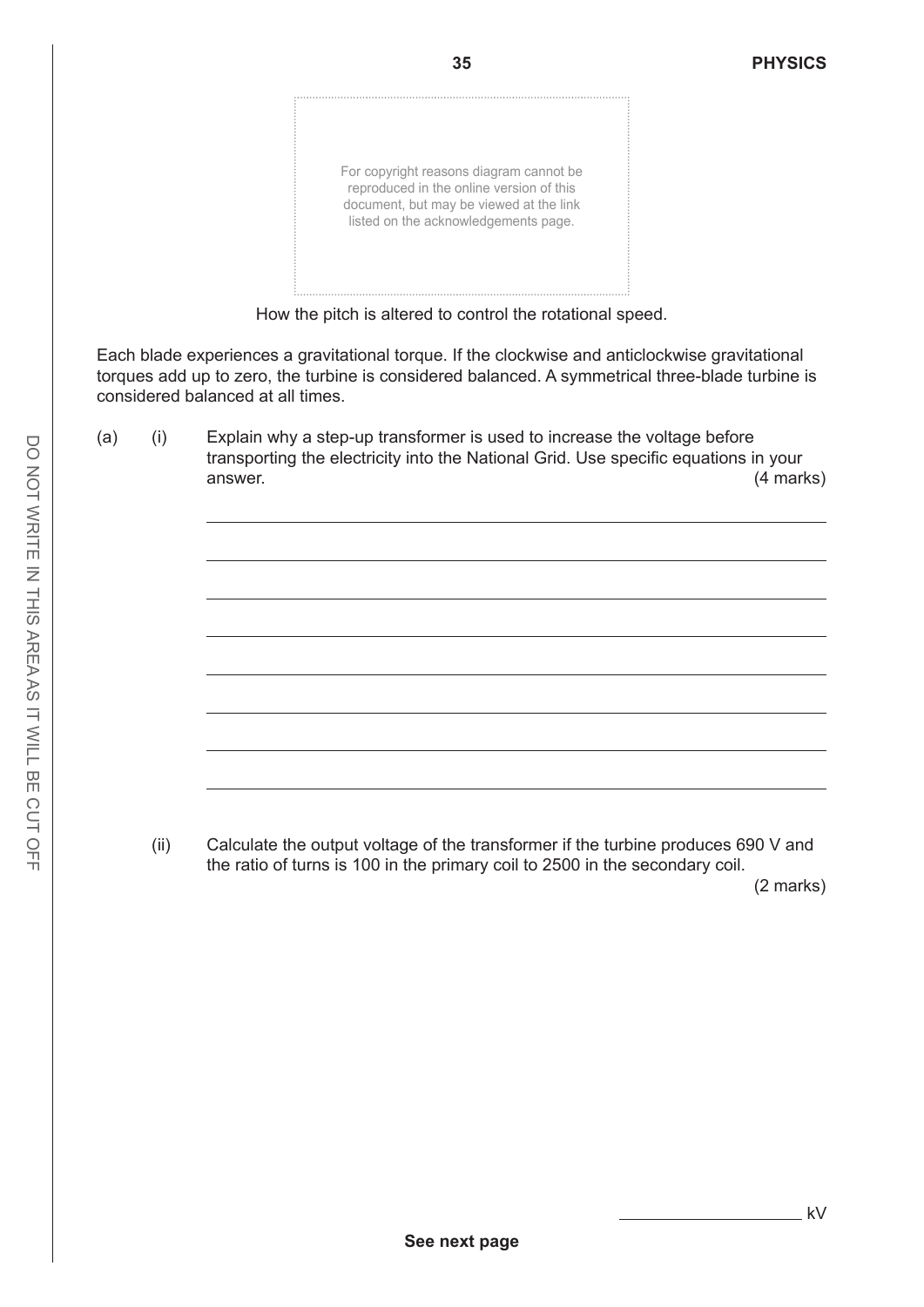#### **Question 21** (continued)

(b) With specific reference to the text, explain why the pitch of the rotor blades is changed by the operators of the turbine. (4 marks)



(c) If the 60 m long blades on an average-sized turbine are rotating at 0.20 Hz, estimate the speed of the centre of mass of one of the blades. (4 marks)

 $\frac{1}{\sqrt{1-\frac{1}{2}}}\text{m s}^{-1}$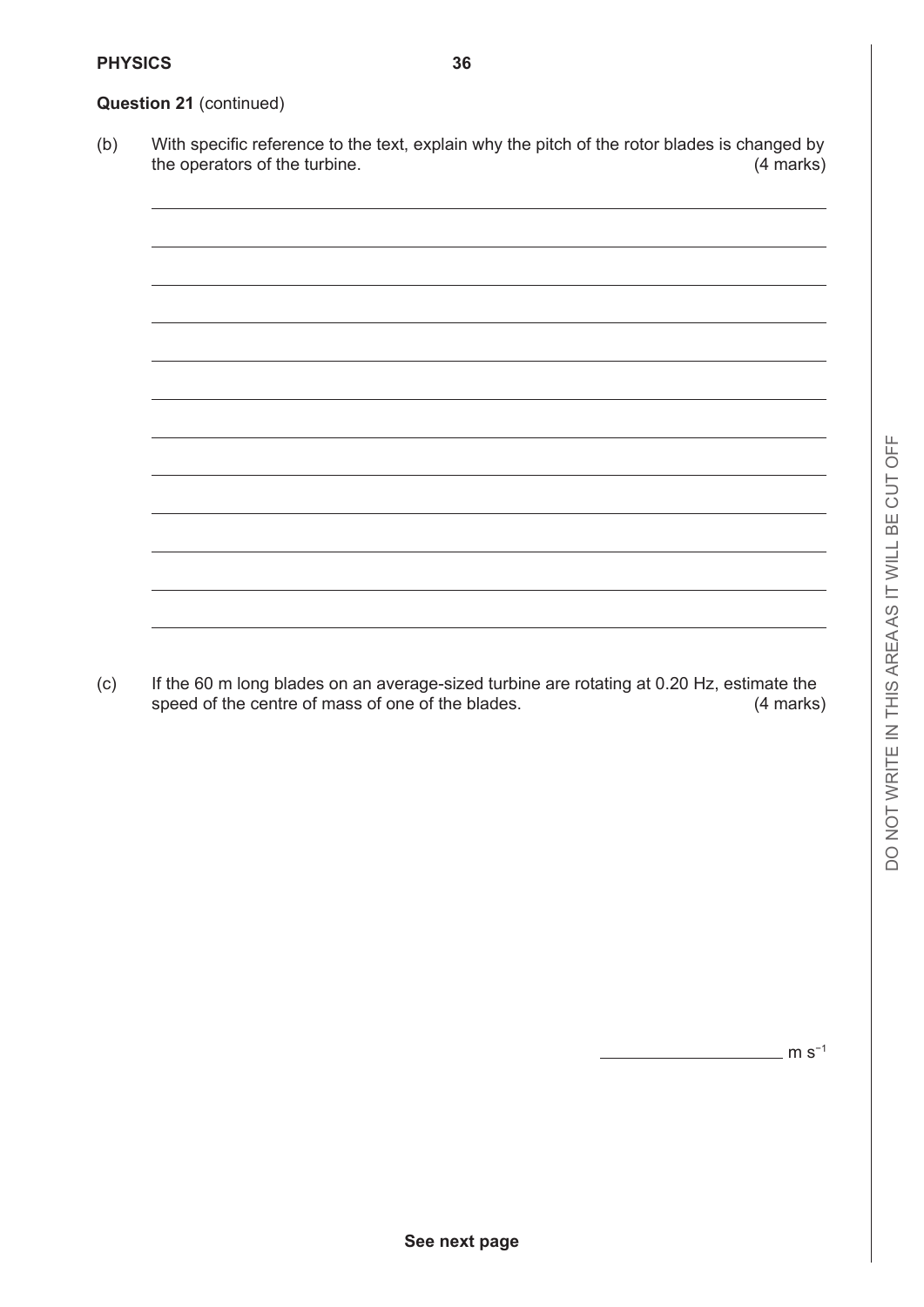Consider the three-blade turbine in the diagram to be rotating clockwise. The blade on the left hand side is parallel to the ground. The blades are identical in size and mass.

(d) (i) Draw the weight forces acting on the blades. (2 marks)



(ii) Show mathematically that the turbine is balanced in this position. (4 marks)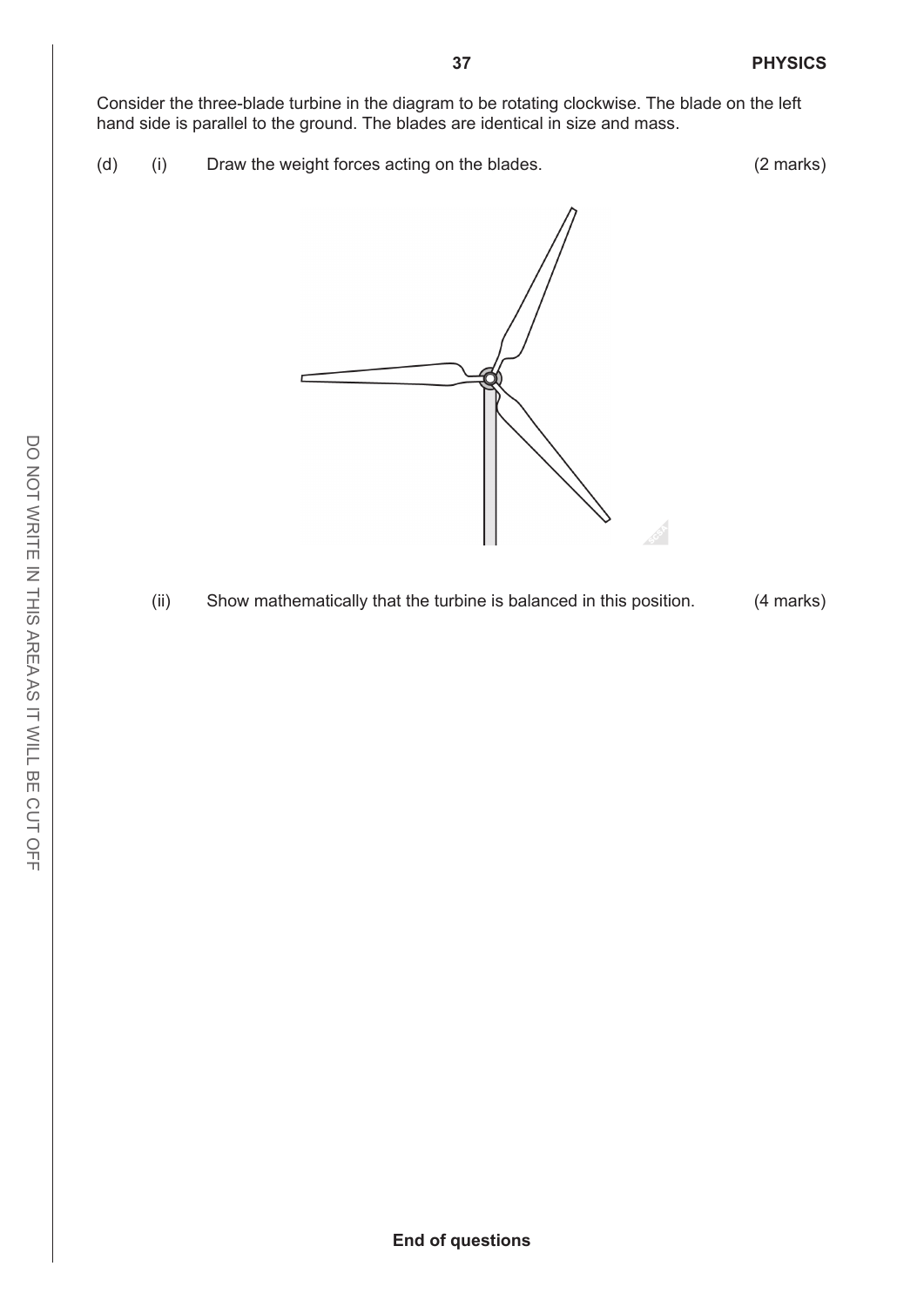| <b>PHYSICS</b>                  | 38 |
|---------------------------------|----|
| Supplementary page              |    |
| Question number: ______________ |    |
|                                 |    |
|                                 |    |
|                                 |    |
|                                 |    |
|                                 |    |
|                                 |    |
|                                 |    |
|                                 |    |
|                                 |    |
|                                 |    |
|                                 |    |
|                                 |    |
|                                 |    |
|                                 |    |
|                                 |    |
|                                 |    |
|                                 |    |
|                                 |    |
|                                 |    |
|                                 |    |
|                                 |    |
|                                 |    |
|                                 |    |
|                                 |    |
|                                 |    |
|                                 |    |
|                                 |    |
|                                 |    |
|                                 |    |
|                                 |    |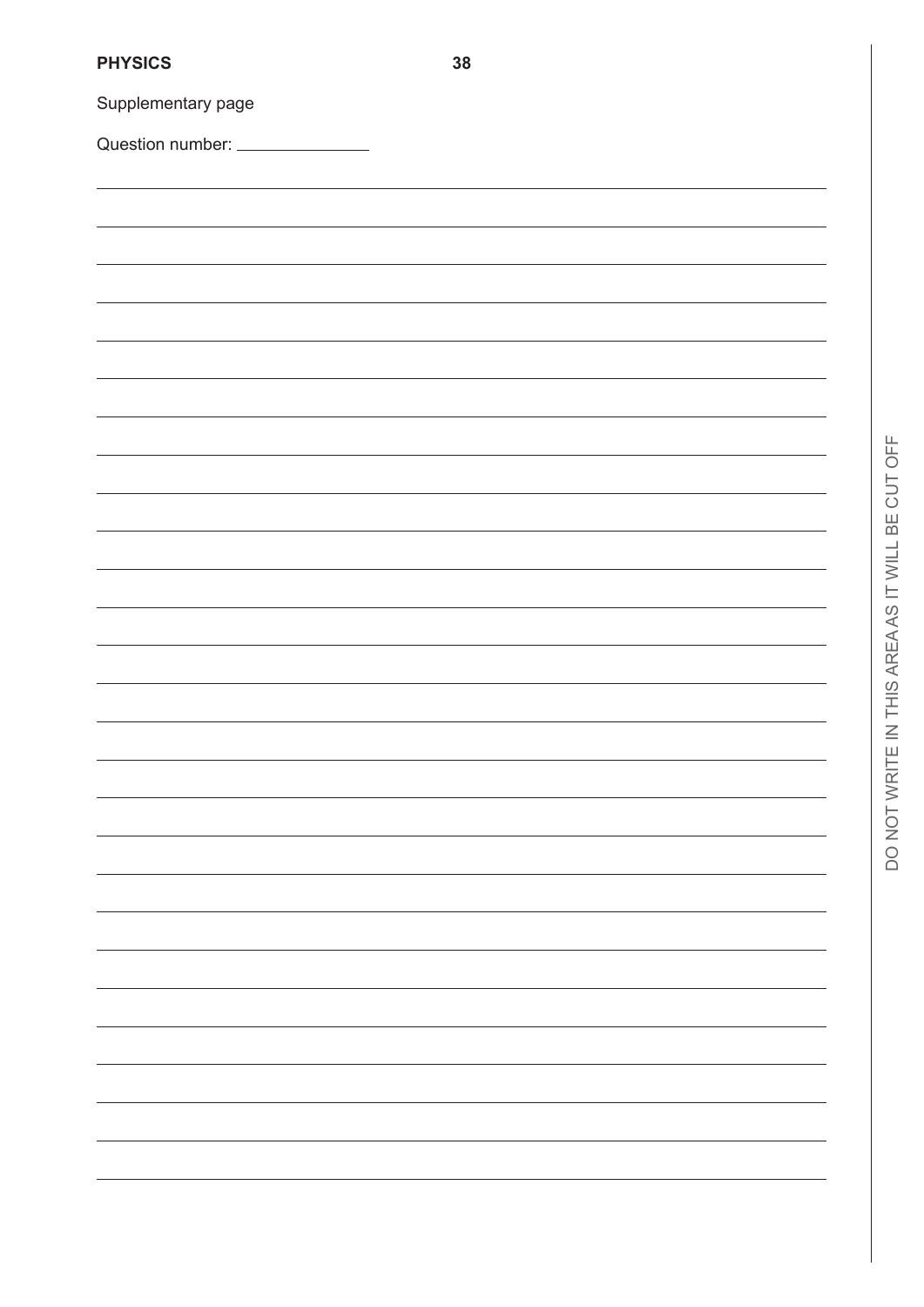| Question number: ______________ |  |  |
|---------------------------------|--|--|
|                                 |  |  |
|                                 |  |  |
|                                 |  |  |
|                                 |  |  |
|                                 |  |  |
|                                 |  |  |
|                                 |  |  |
|                                 |  |  |
|                                 |  |  |
|                                 |  |  |
|                                 |  |  |
|                                 |  |  |
|                                 |  |  |
|                                 |  |  |
|                                 |  |  |
|                                 |  |  |
|                                 |  |  |
|                                 |  |  |
|                                 |  |  |
|                                 |  |  |
|                                 |  |  |
|                                 |  |  |
|                                 |  |  |
|                                 |  |  |
|                                 |  |  |
|                                 |  |  |
|                                 |  |  |
|                                 |  |  |
|                                 |  |  |
|                                 |  |  |
|                                 |  |  |
|                                 |  |  |
|                                 |  |  |
|                                 |  |  |
|                                 |  |  |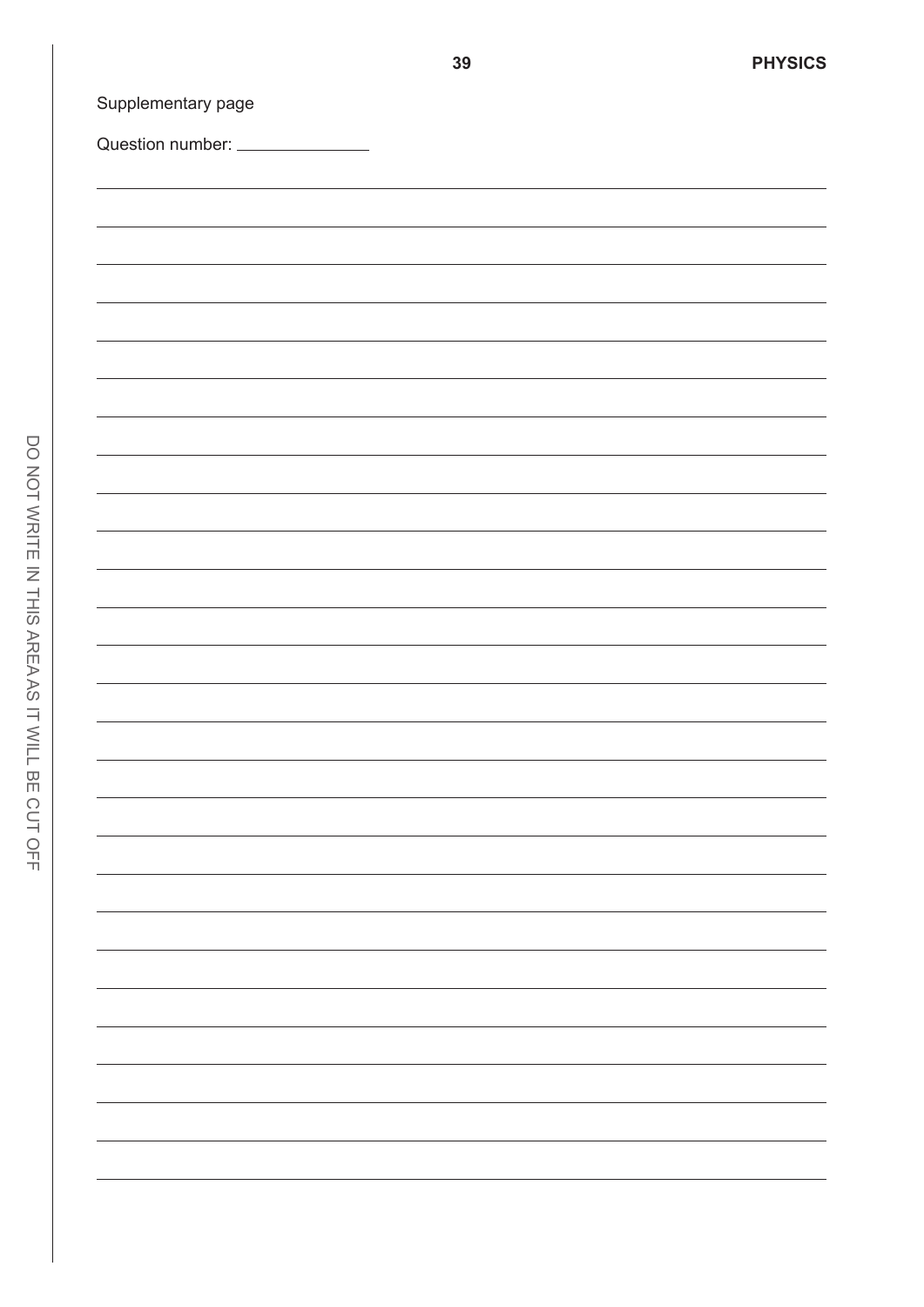| <b>PHYSICS</b>                  | 40 |
|---------------------------------|----|
| Supplementary page              |    |
| Question number: ______________ |    |
|                                 |    |
|                                 |    |
|                                 |    |
|                                 |    |
|                                 |    |
|                                 |    |
|                                 |    |
|                                 |    |
|                                 |    |
|                                 |    |
|                                 |    |
|                                 |    |
|                                 |    |
|                                 |    |
|                                 |    |
|                                 |    |
|                                 |    |
|                                 |    |
|                                 |    |
|                                 |    |
|                                 |    |
|                                 |    |
|                                 |    |
|                                 |    |
|                                 |    |
|                                 |    |
|                                 |    |
|                                 |    |
|                                 |    |
|                                 |    |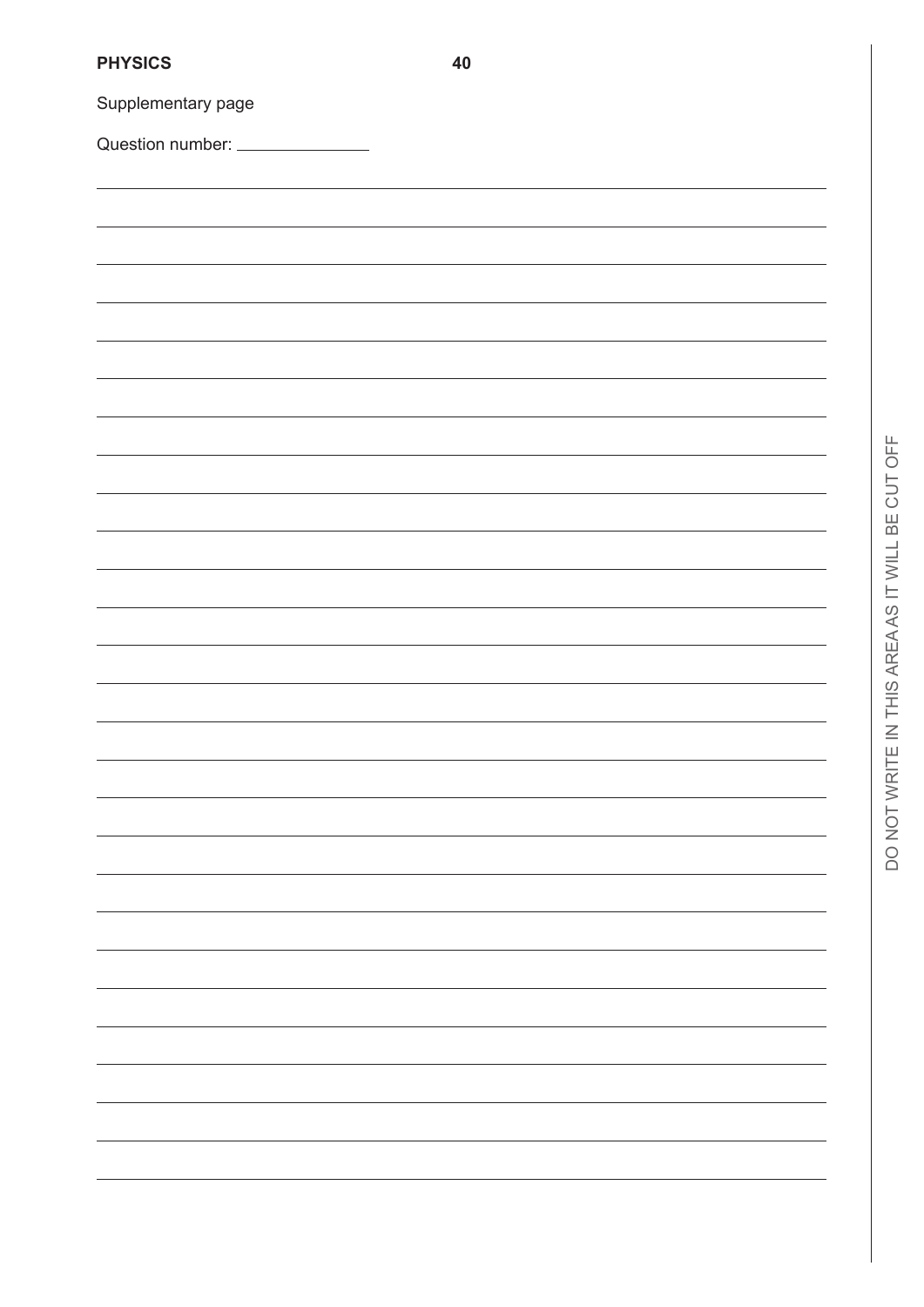| Question number: ______________ |  |  |
|---------------------------------|--|--|
|                                 |  |  |
|                                 |  |  |
|                                 |  |  |
|                                 |  |  |
|                                 |  |  |
|                                 |  |  |
|                                 |  |  |
|                                 |  |  |
|                                 |  |  |
|                                 |  |  |
|                                 |  |  |
|                                 |  |  |
|                                 |  |  |
|                                 |  |  |
|                                 |  |  |
|                                 |  |  |
|                                 |  |  |
|                                 |  |  |
|                                 |  |  |
|                                 |  |  |
|                                 |  |  |
|                                 |  |  |
|                                 |  |  |
|                                 |  |  |
|                                 |  |  |
|                                 |  |  |
|                                 |  |  |
|                                 |  |  |
|                                 |  |  |
|                                 |  |  |
|                                 |  |  |
|                                 |  |  |
|                                 |  |  |
|                                 |  |  |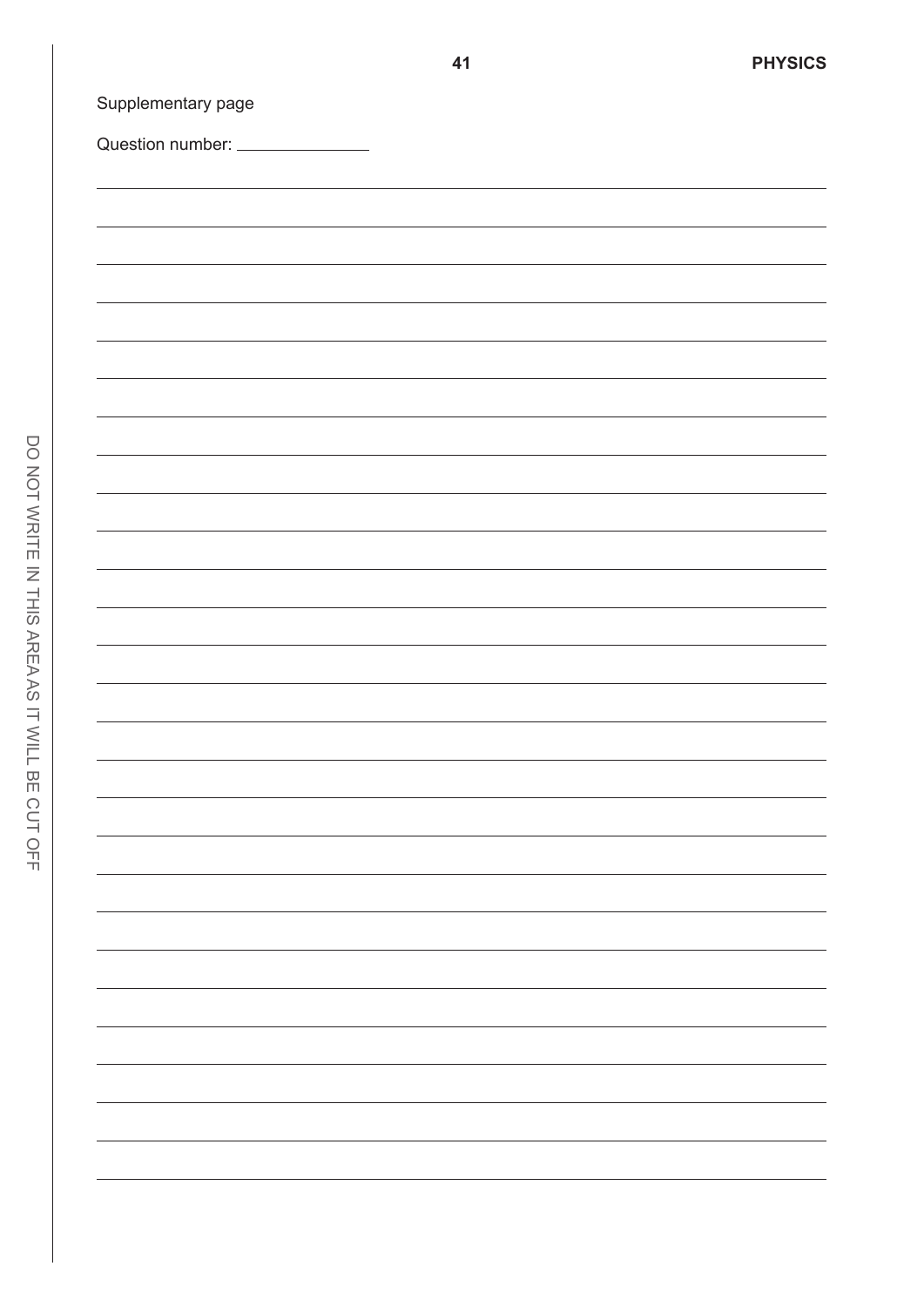| <b>PHYSICS</b>                  | 42 |
|---------------------------------|----|
| Supplementary page              |    |
| Question number: ______________ |    |
|                                 |    |
|                                 |    |
|                                 |    |
|                                 |    |
|                                 |    |
|                                 |    |
|                                 |    |
|                                 |    |
|                                 |    |
|                                 |    |
|                                 |    |
|                                 |    |
|                                 |    |
|                                 |    |
|                                 |    |
|                                 |    |
|                                 |    |
|                                 |    |
|                                 |    |
|                                 |    |
|                                 |    |
|                                 |    |
|                                 |    |
|                                 |    |
|                                 |    |
|                                 |    |
|                                 |    |
|                                 |    |
|                                 |    |
|                                 |    |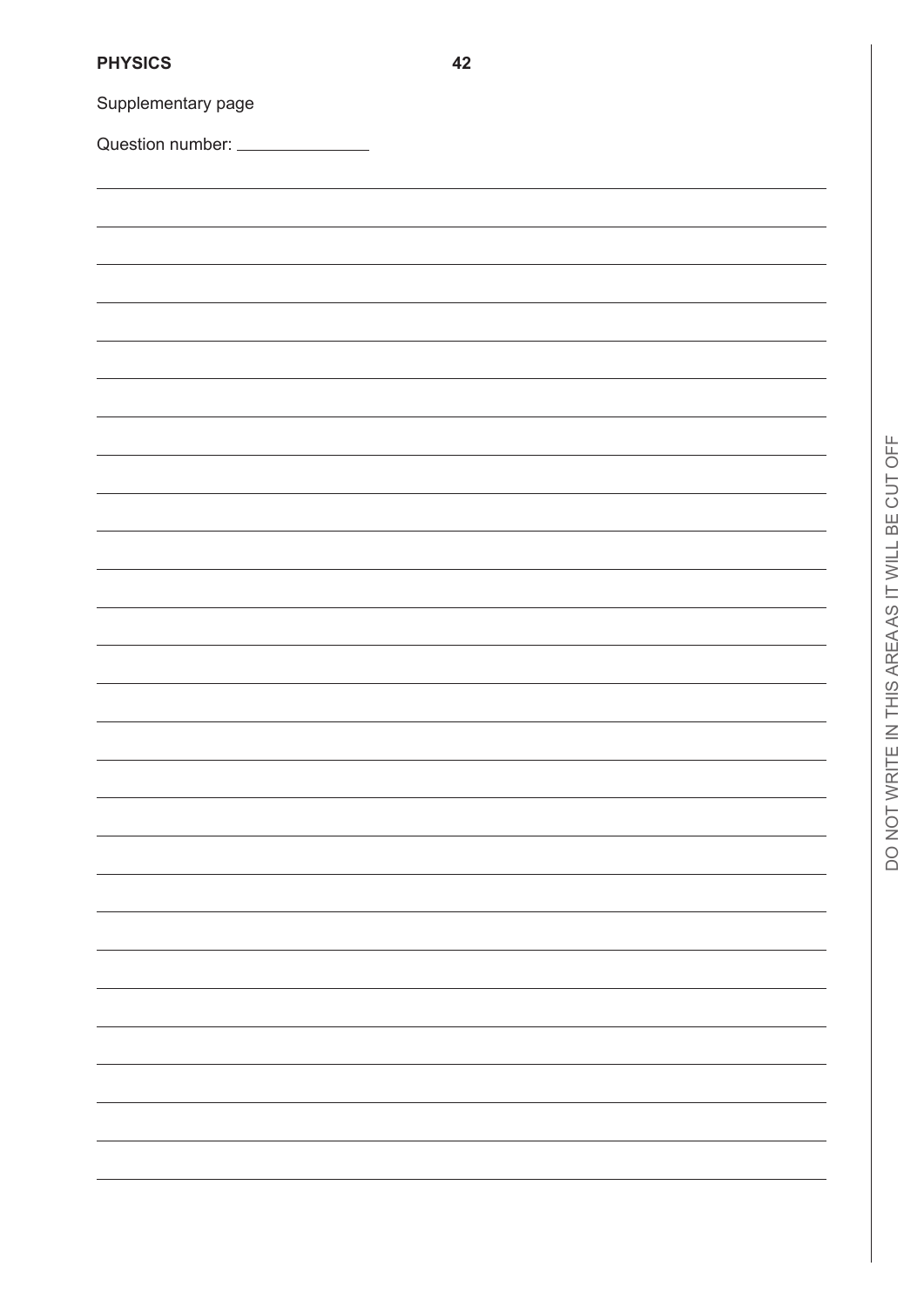Spare grid